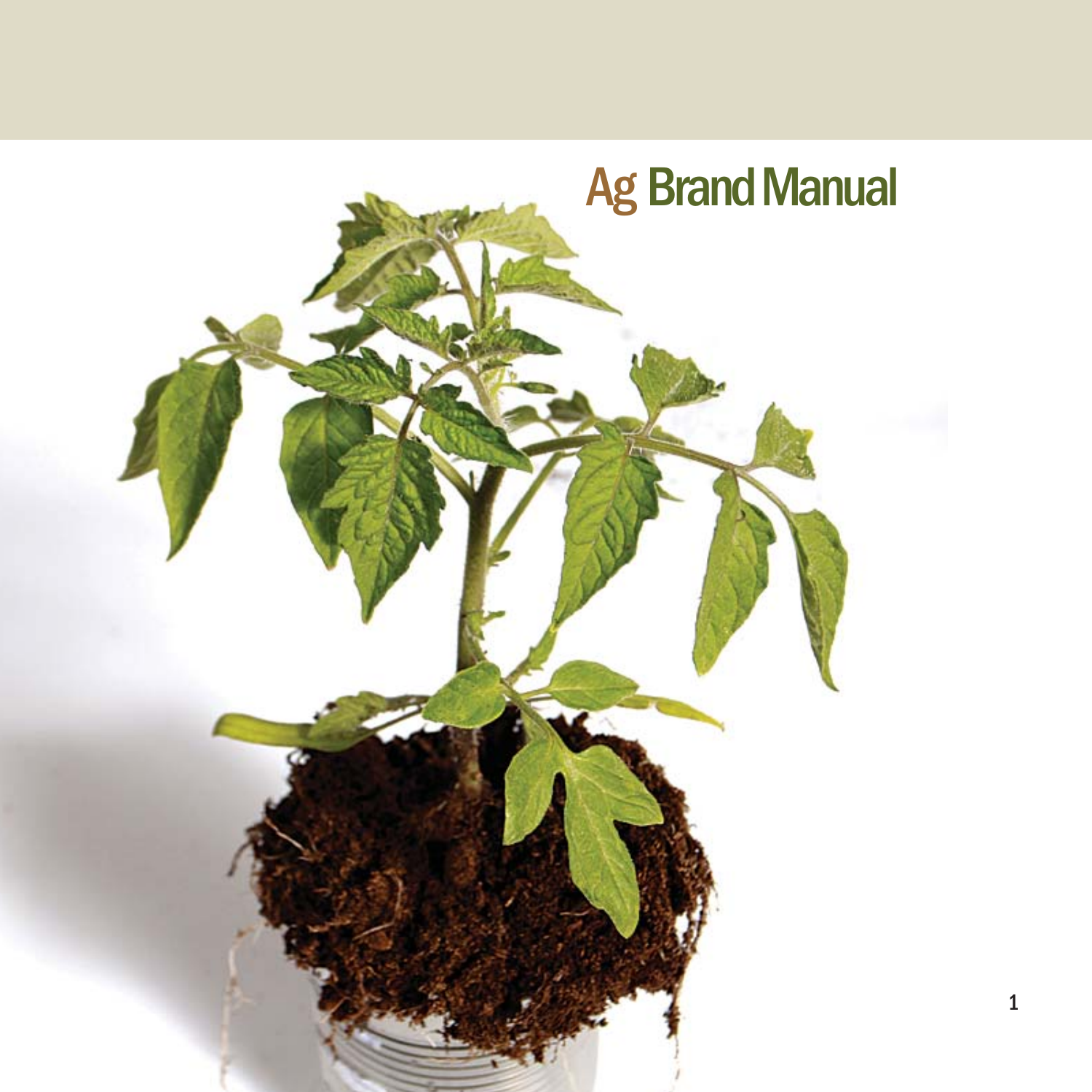# **Ag Visual Identity**

#### **A guideline for creative talent.**

"Too much flexibility results in complete chaos, too much structure results in lifeless communications. Balance is the goal."

All permissions are denied unless expressly granted.

#### **Guideline Purpose**

Promote the Ag visual identity in the most convenient, consistent and efficient way and make sure no mistakes are made.

©2011 DECAGON PRINTED IN USA

# **Design Continuity**

*These guidelines are not intended to provide every detail regarding graphics applications, production processes and standards, but to provide general direction for maintaining consistency with the Ag identity.*

v1.0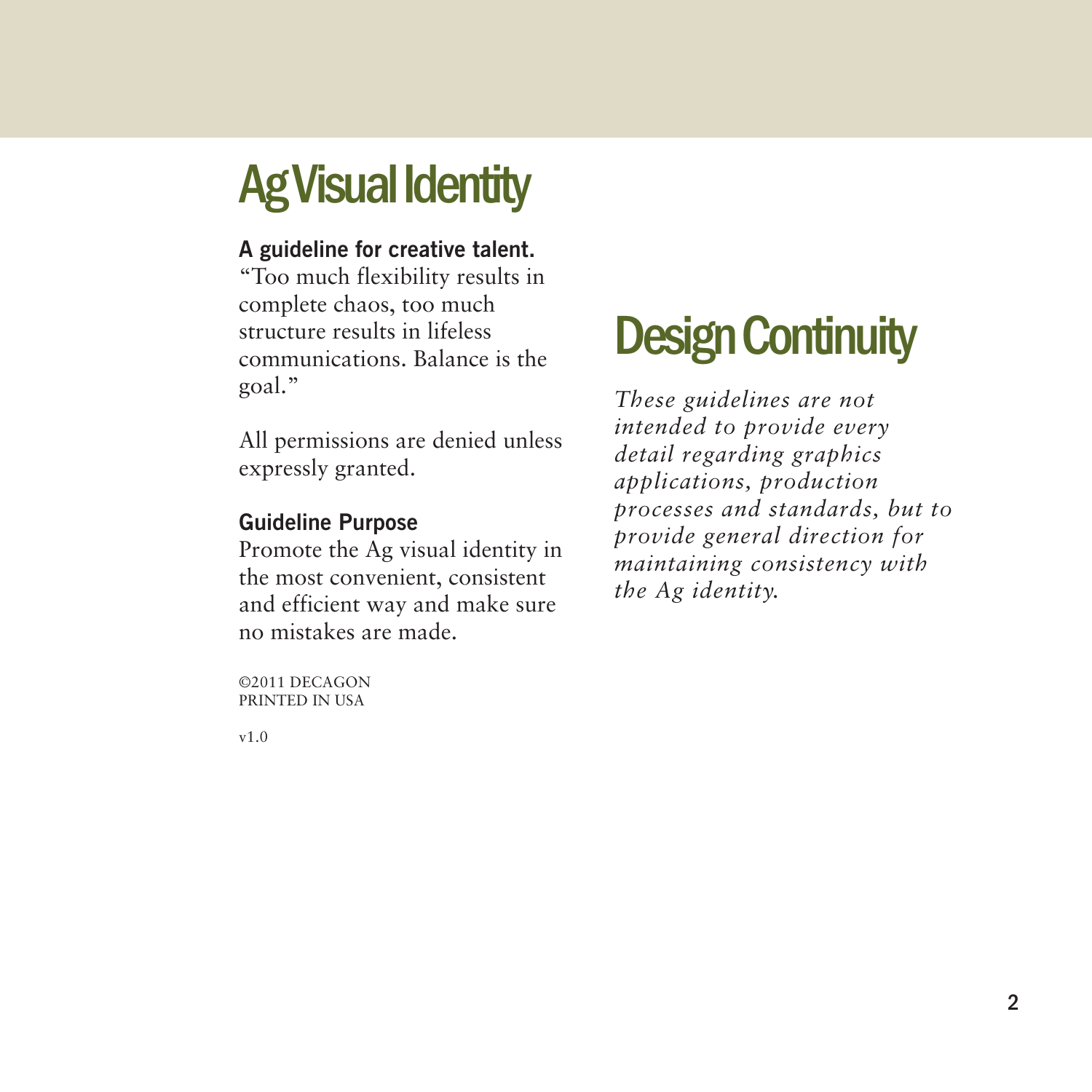### **Heirarchy & Emphasis**

Typography and colors are *palettes.* They have a limited number of choices in a given range. They have shades or weight.

Type on a page appears as a gray block to the eye. Weight is a degree of *boldness* or *shade.* Weight helps the viewer determine what is most important. It creates interest and attractive design.

Varying type weights give the illusion of depth to a page. Darker type moves forwards and lighter type receeds. This helps emphasize what elements should be viewed and in what order. These direct the eye of the observer or reader. This is presentation strategy.

If everything is emphasied equally, it creates visual noise. "Emphasizing everything equals emphasizing nothing." *—marketing adage.*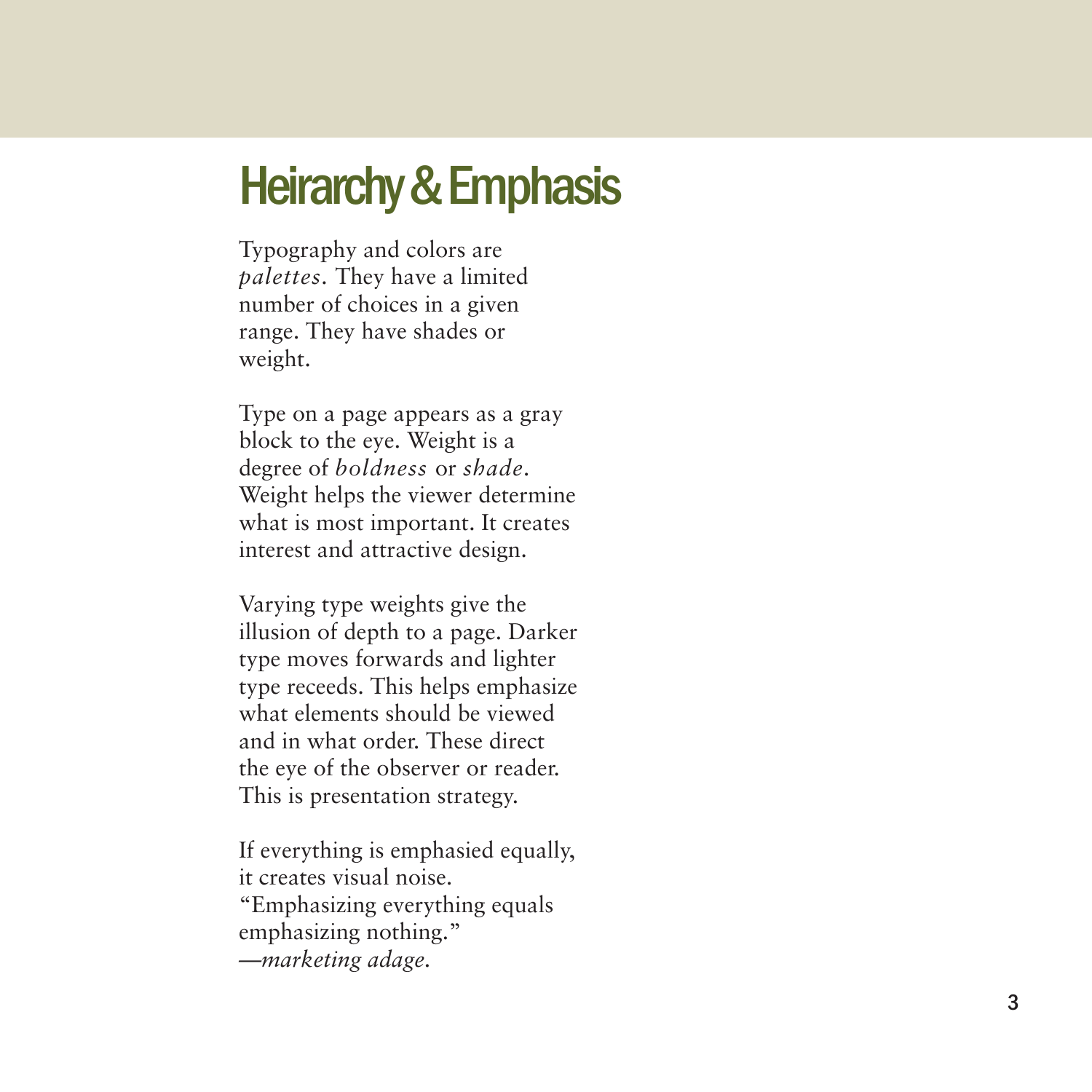# **Logo Application**

The Decagon logo is described as a *stack* logo. Word parts of the logotype are not all on the same line.

#### **The logo sides are sloped (italic).**

Because of this, the mechanical center and visual center are are not the same. It is more at the midpoint of the slope. Thus, justifying right or left will require the logo to overlap the invisible grid a bit ot it will look awkward.

#### **Clear space and minimum size**

If reduced too far, the logo will become unreadable and illegible. Unreadable means *unpleasant or repelling.*

### **Approved versions: where original files are kept.**

Talk with Derek Harris for original image files. Do not use corrupted art or low-resolution art (like a screengrab or web GIF image.)

#### **No scanning logo artwork!**

#### **Logo Placement**

The logo should appear only once on each printed spread (not each page.) The appropriate location is in the lower right-hand corner of the spread. This is where it is expected to appear by the audience. The same is true for print ads and single page publications. Any other placement can cause confusion. It should be accompanied by "www.aqualab.com" in lowercase.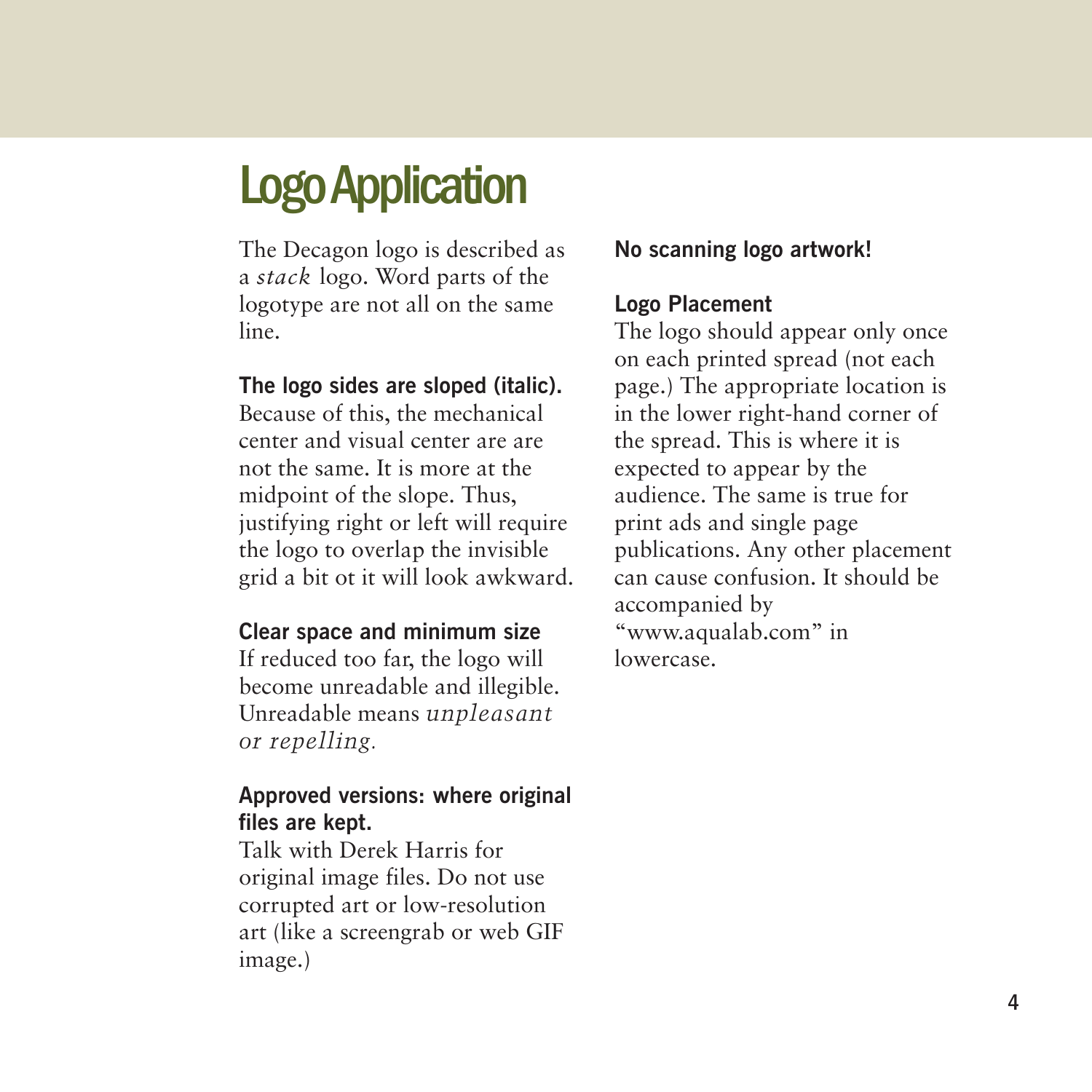# **Legal**

The Decagon Devices name has been in use since 1982 (?). It is a legally-protected registered tradename and trademark. A ® registration symbol should appear in each document. It should appear once and *only once* per designed piece. To use it more is an obstacle for the eye and is considered unnecessary and unprofessional.

In addition to the registration mark, two other legal elements should appear in designed pieces. PRINTED IN THE USA 8 point Franklin Gothic book, ALL CAPs, no punctuation. This is required for international import/export laws.

©2011 DECAGON 8 point Franklin Gothic book, ALL CAPs, no punctuation. Copyright laws changed in the 1990's. No filing is necessary. But this mark must appear to protect any intellectual property. Ownership is determined in court if there is a dispute.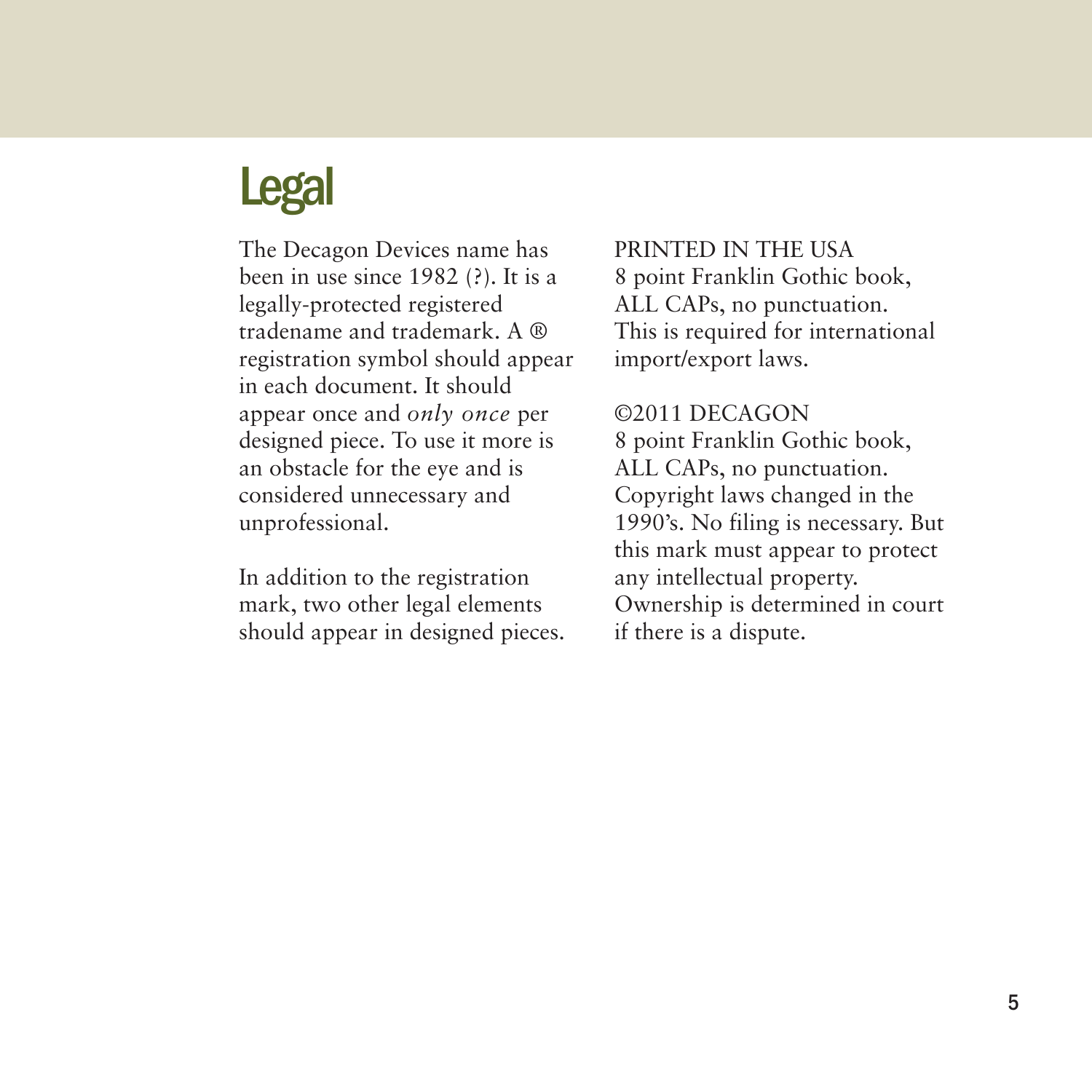# **Official Logotype**



The official corporate logo is constructed of a decagon symbol reversed out of a slanted square.

The Decagon logotype is set in a stack with Helvetica Condensed Black Oblique with very loose kerning.

Colors are Pantone 201 Red for the symbol and Pantone Cool Gray 10 for the type.

If these look like WSU Cougar colors it's because that is *exactly* what they are.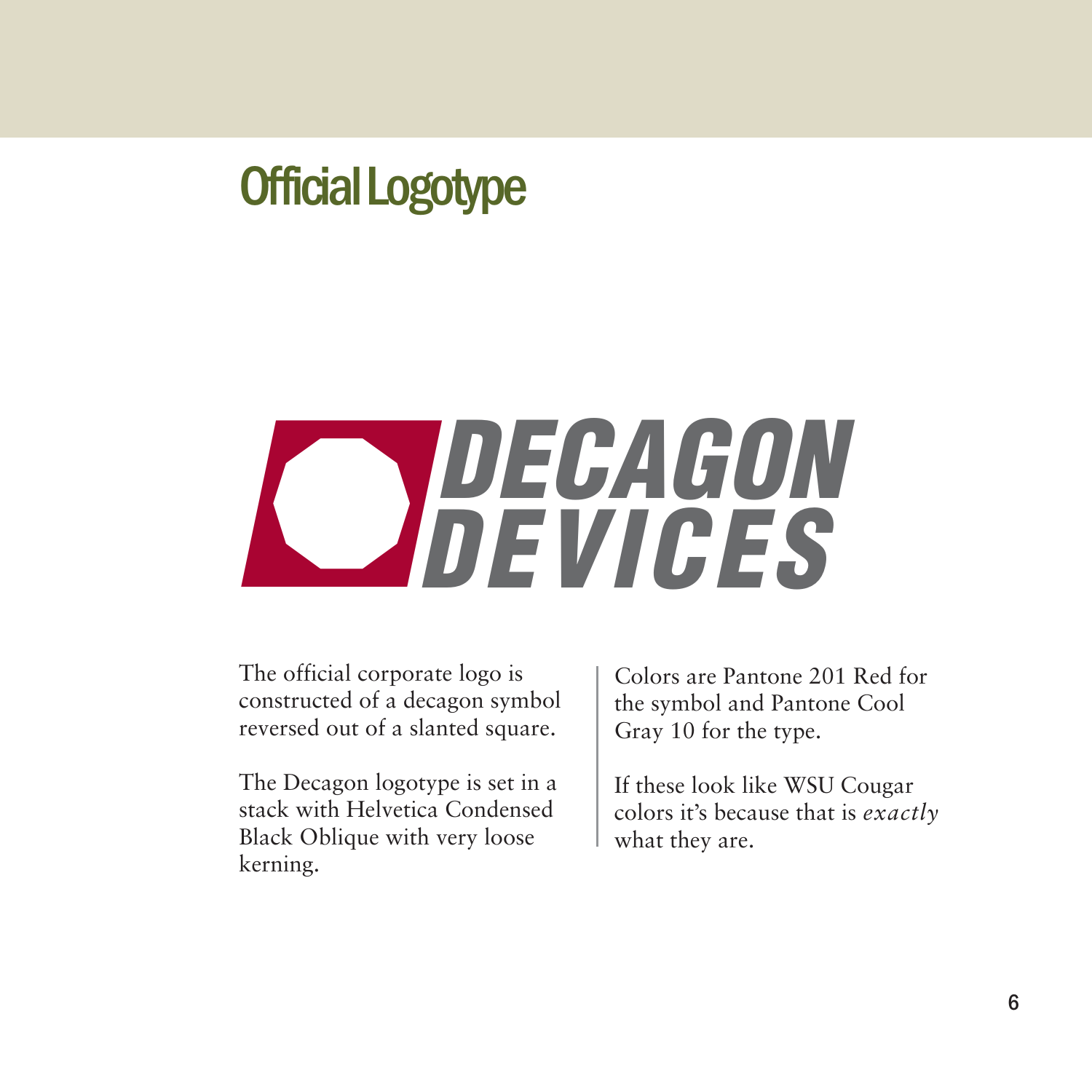# **Official b/w Logotype**



When constructing the logotype for black and white print work, use solid 100% black for the symbol and 70% grayscale screen of black for the type.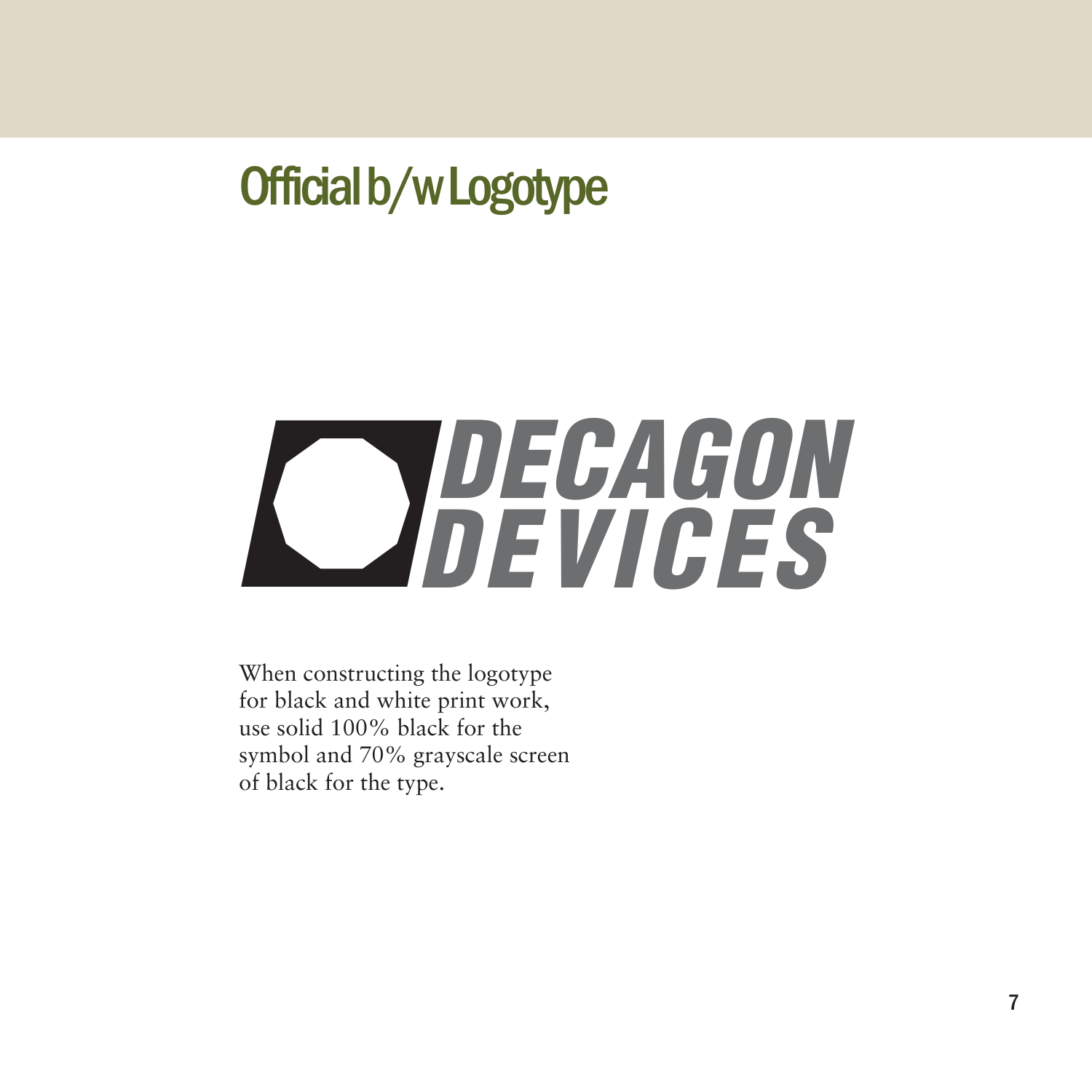### **Logotype color variations**



Natural palette color combinations are allowed for matching themes. This allows latitude for contrast and readability. Do not vary the logo colors within one document. Be consistent in use from page to page. Reverses are allowed.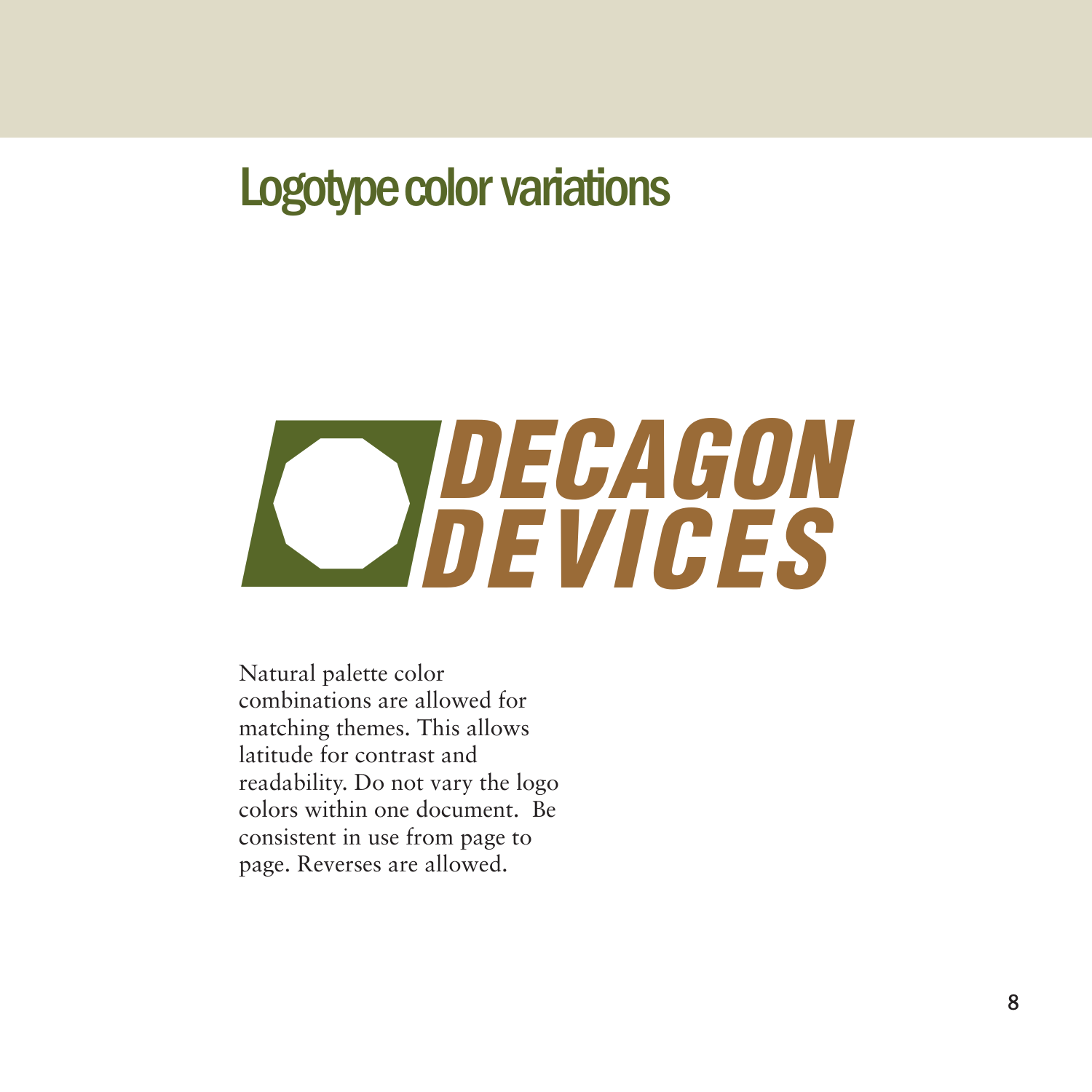# **Logo Good Placement**

| CJOECAGON | <b>CJascasow</b> |
|-----------|------------------|
|           |                  |
|           |                  |
|           |                  |
|           |                  |
|           |                  |

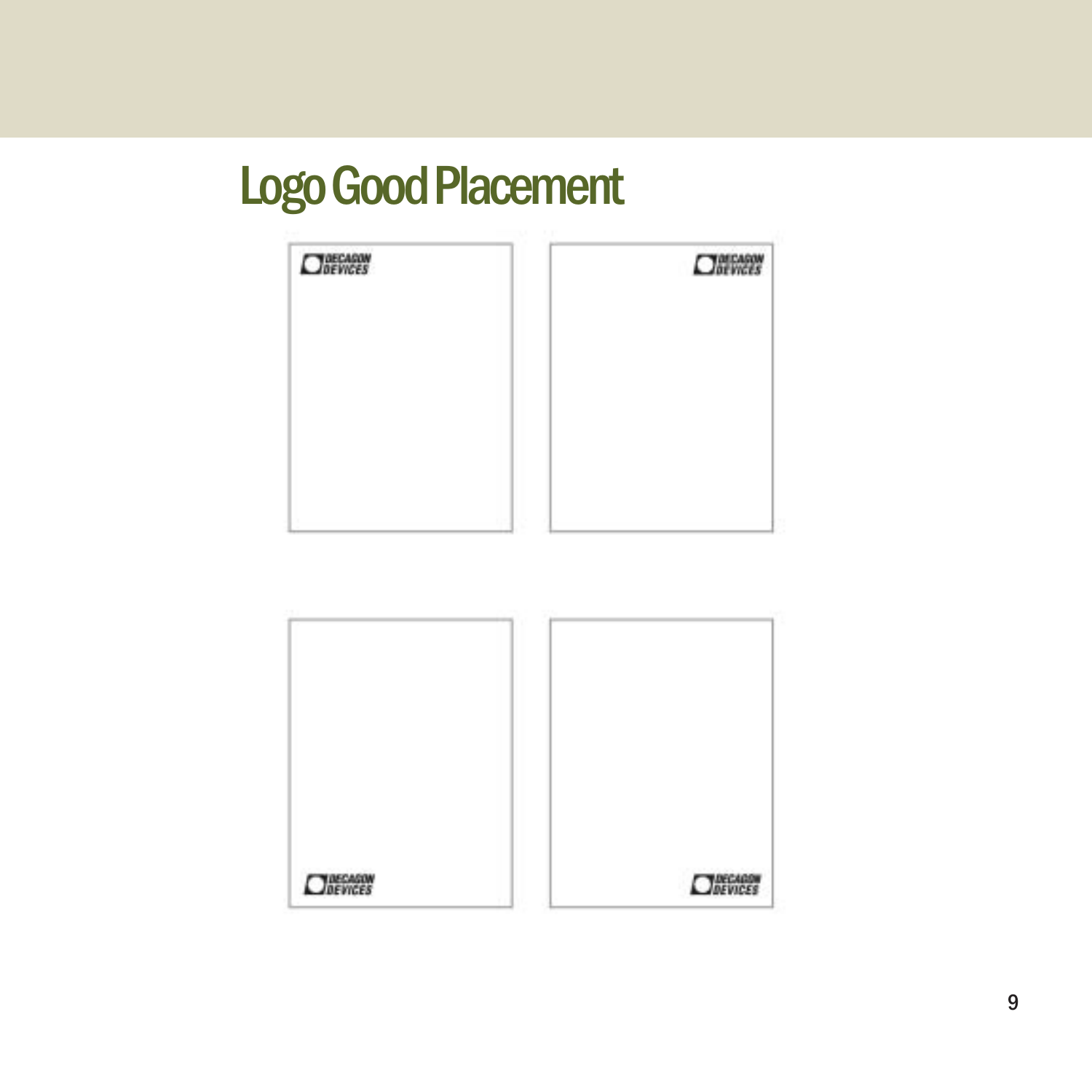# **Logo Bad Placement**



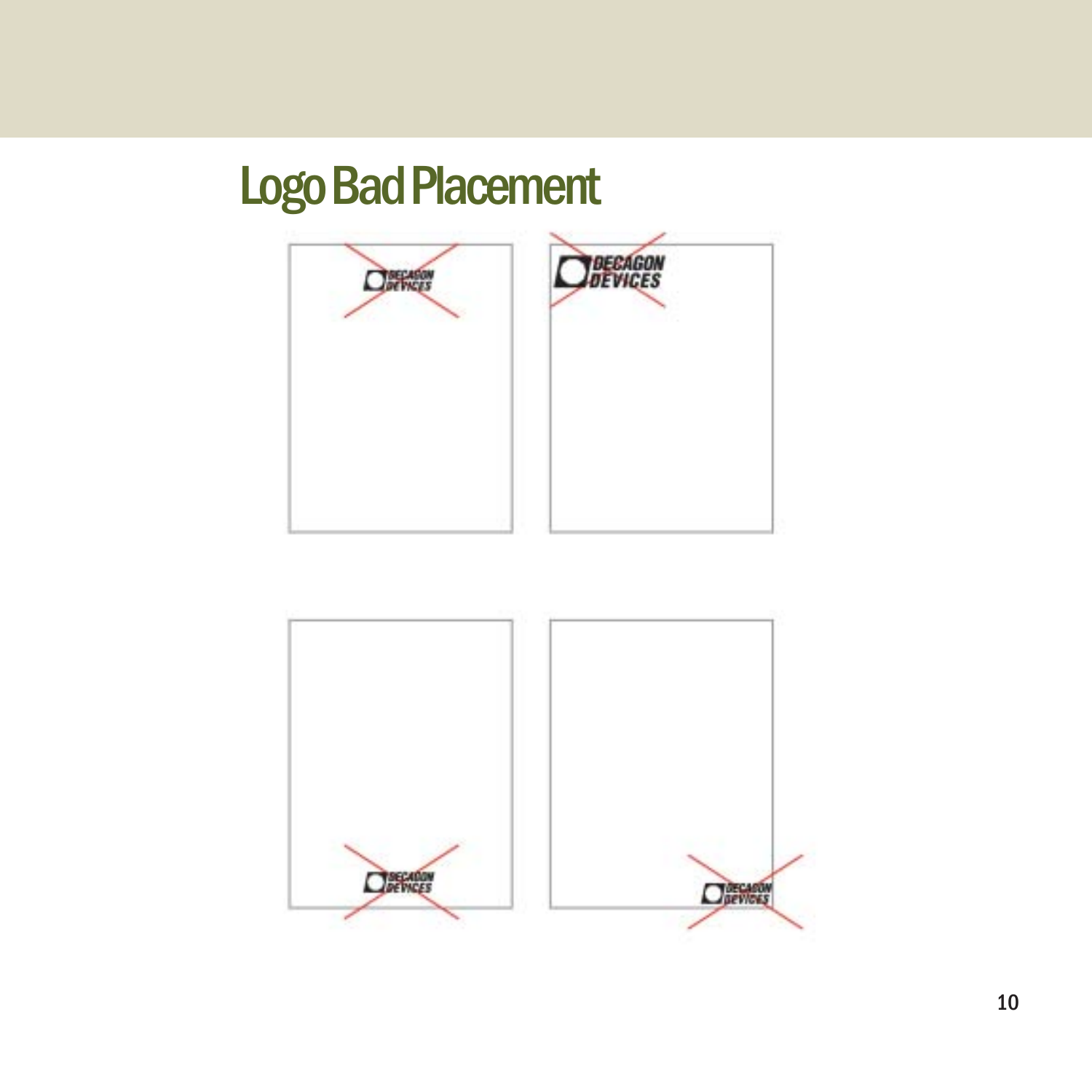# **Logo Misuse**

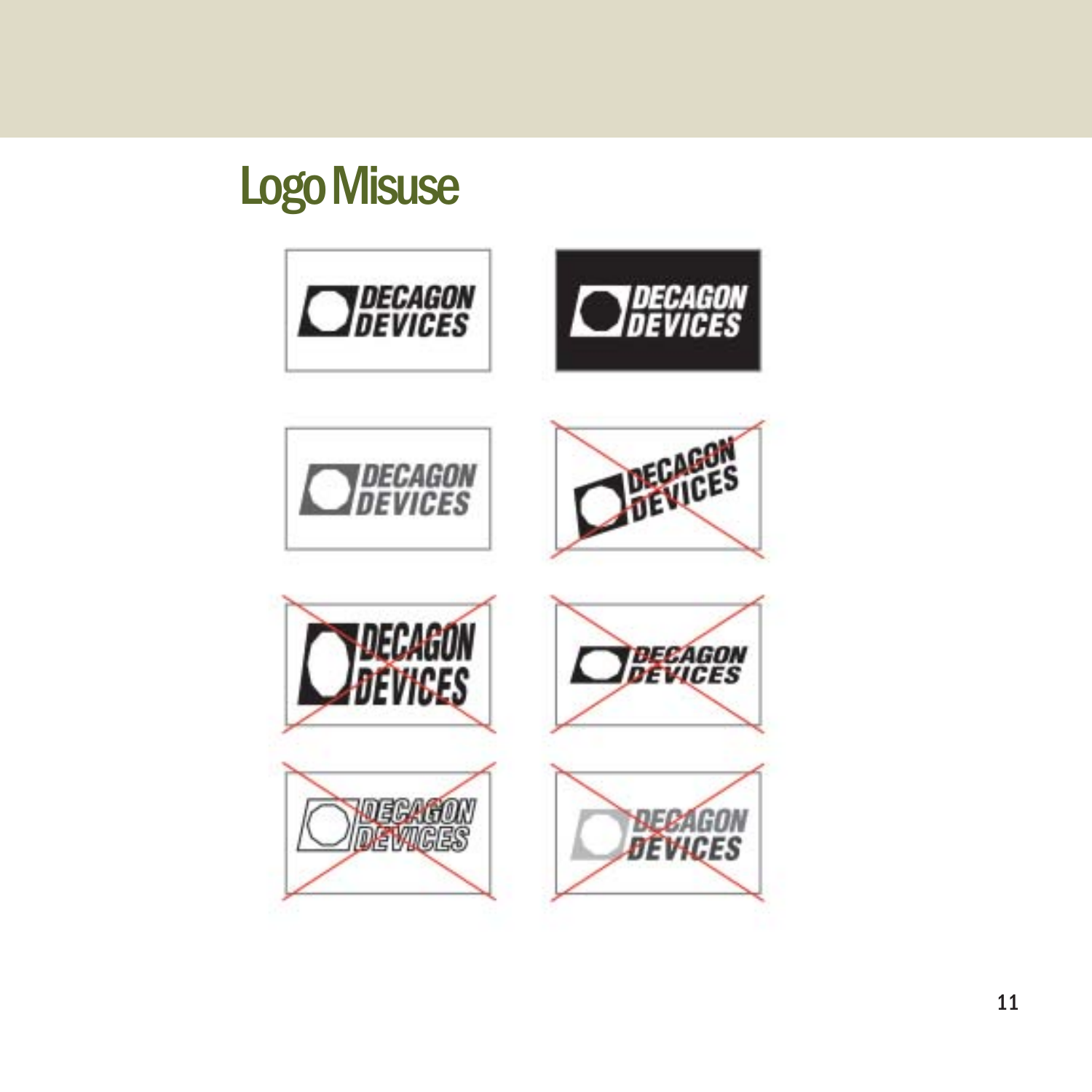# **Logo Good PowerPoint**



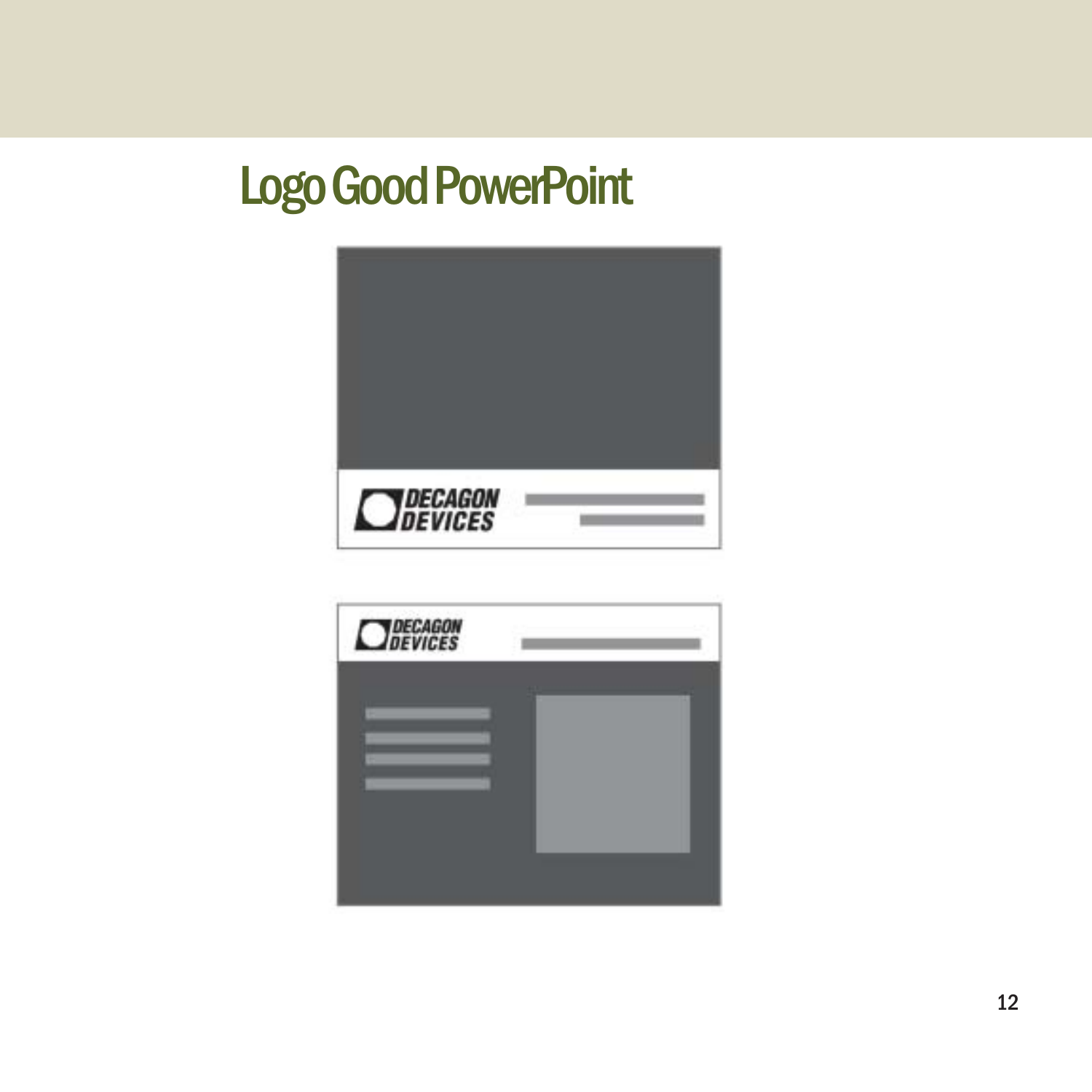### **Logo Good PowerPoint**



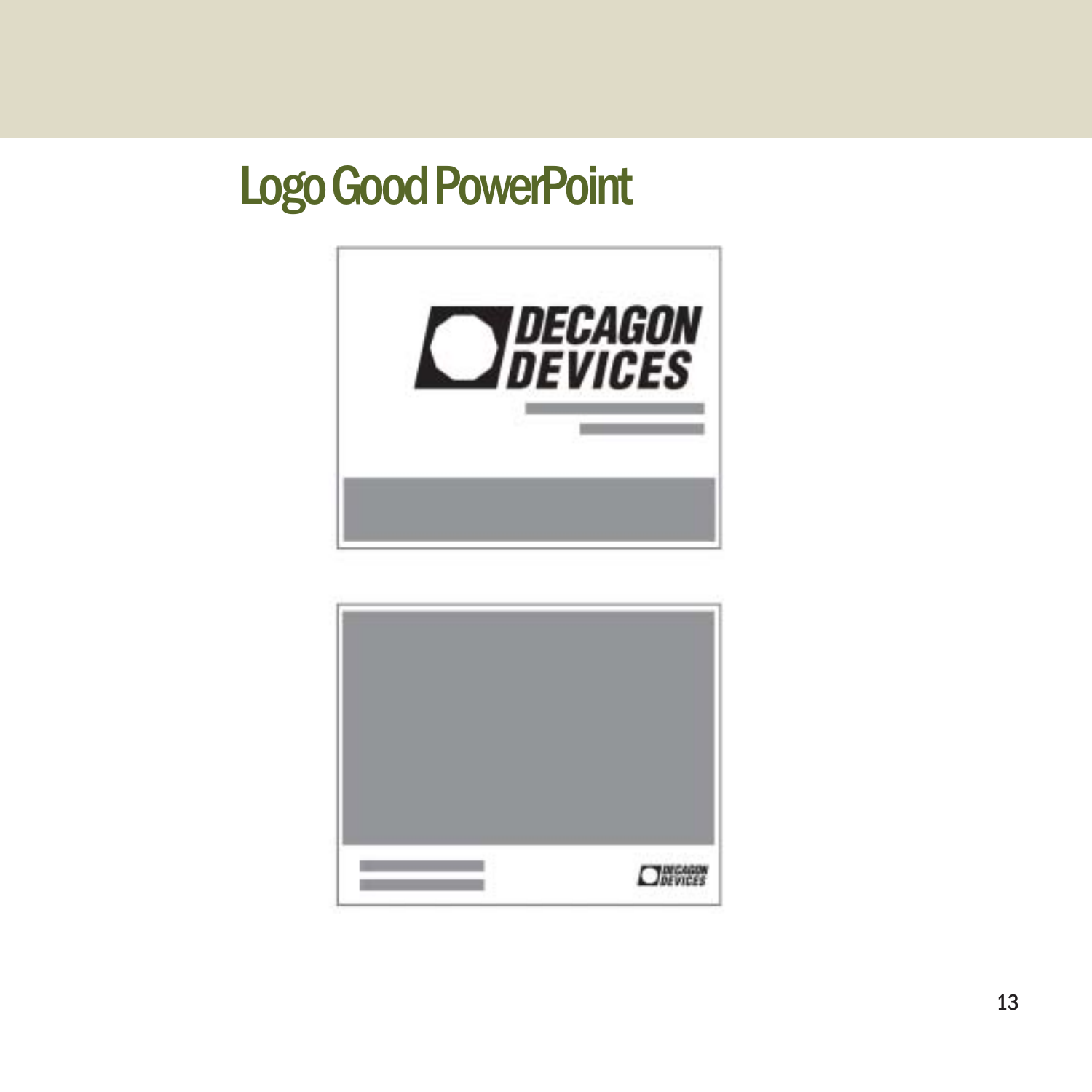# **Business System**

|                             | <b>DECAGON</b>  |
|-----------------------------|-----------------|
|                             | <b>CHECASON</b> |
| <b>Japanese</b><br>신환에 사용하다 |                 |
|                             |                 |
|                             |                 |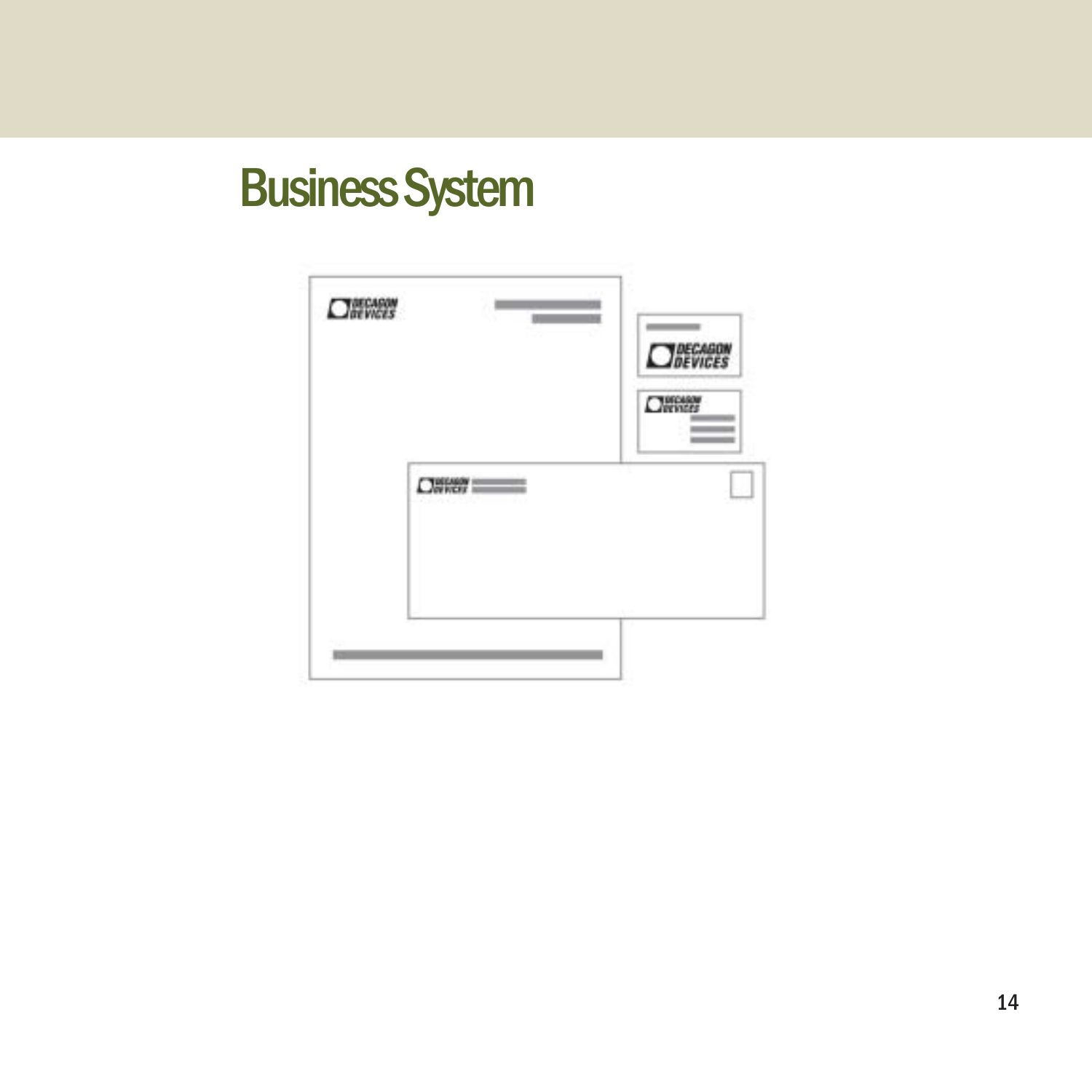### **Natural Theme**

### **Classic Fonts**

The official typefaces, Sabon and Fraklin Gothic, both extremely legible. This is one reason why they work well together as a *font pair.* Both fonts are considered useful classics.

Franklin Gothic never had a light version design. To fill this gap, News Gothic was created as a companion type family. It is the offical san serif light version.

### **Natural Colors**

Designs in natural style often use raw outdoor colors. Earthy pigments like olive, burgandy, and tans are popular. An outdoor

landscape provide a rich palette. This style can have a somewhat *unpolished or rustic* look. This is authentic, unaffected, serene and without artifice. It is organic, untreated, health-giving, full of greens and environmentallycorrect neutral tones.

Confetti is very small festive flecks of complementary color. Confetti color adds *highlight* to traditional design. These elements direct the eye. Frequently, they are colorized geometric dingbats like squares, triangles, circles, etc.

Paper color is best if it is bright white, creme, or offwhite.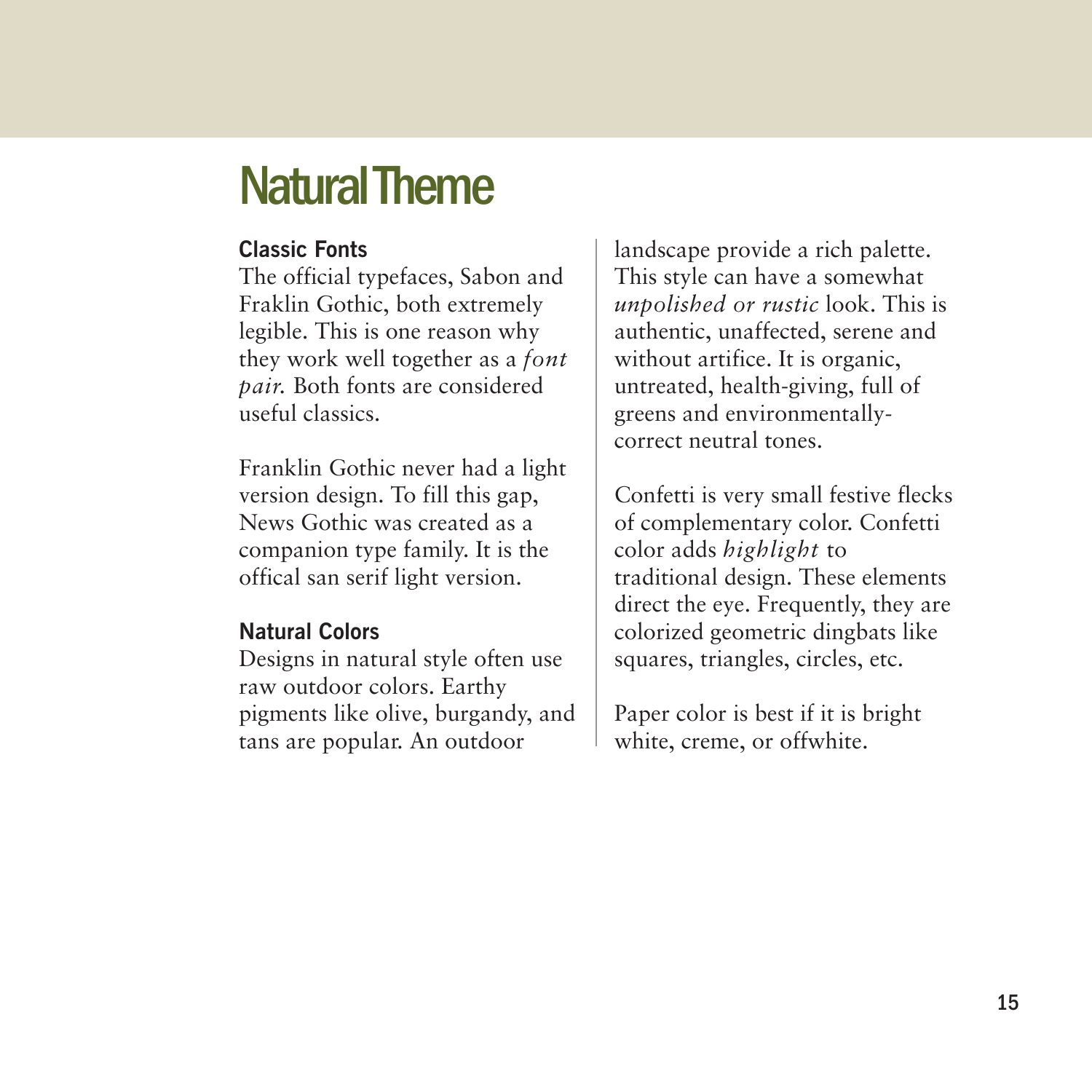### **Color Usage**

**Dominant / Subordinates / Accent**



#### **Improper Color Usage**

Background colors and overprinted type must have a grayscale differential of 30%. To test for this readbility and legibility, convert a document page from PDF to a CMYK TIFF. Then convert to grayscale. Use an eyedropper tool to sample the grays and make sure there is always 30% difference. Correct the document colors as necessary.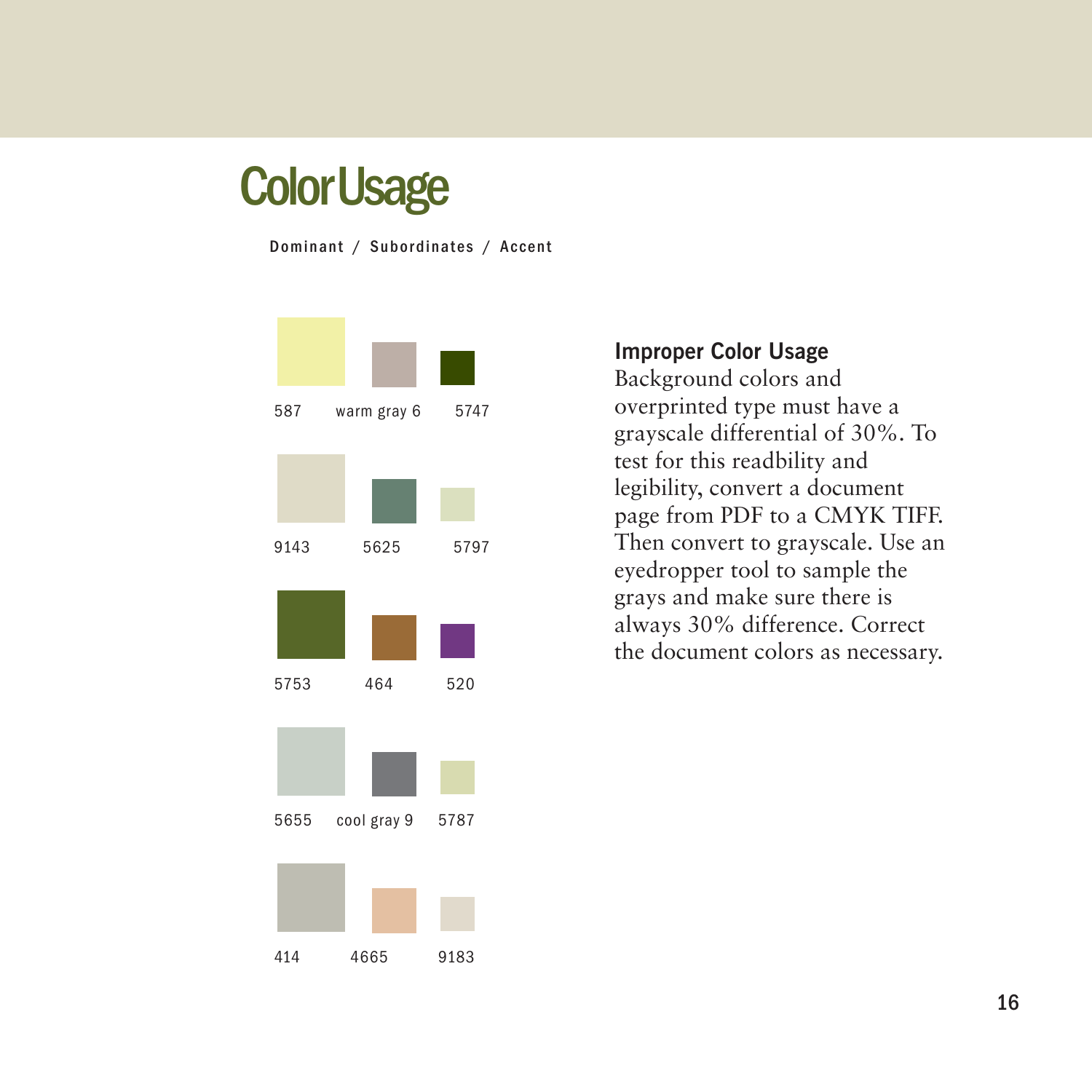### **Sabon serif font family**

regular ABCDEFGHIJKLMNOPQRSTUVWXYZ

italic *ABCDEFGHIJKLMNOPQRSTUVWXYZ*

ABCDEFGHIJKLMNOPQRSTUVWXYZ<br>
bold<br>
ABCDEFGHIJKLMNOPQRSTUVWXYZ<br>
bold italic<br>
ABCDEFGHIJKLMNOPQRSTUVWXYZ<br>
bold OsF<br>
ABCDEFGHIJKLMNOPQRSTUVWXYZ<br>
bold italic OsF<br>
ABCDEFGHIJKLMNOPQRSTUVWXYZ bold **ABCDEFGHIJKLMNOPQRSTUVWXYZ**

bold italic *ABCDEFGHIJKLMNOPQRSTUVWXYZ*

bold OsF **ABCDEFGHIJKLMNOPQRSTUVWXYZ**

bold italic OsF *ABCDEFGHIJKLMNOPQRSTUVWXYZ*

small caps AaBbCcDdEeFfGgHhIiJjKkLl

> Sabon works as a font pair to Franklin Gothic and News Gothic

abcdefghijklmnopqrstuvwxyz1234567890 ABCDEFGHIJKLMNOPQRSTUVWXYZ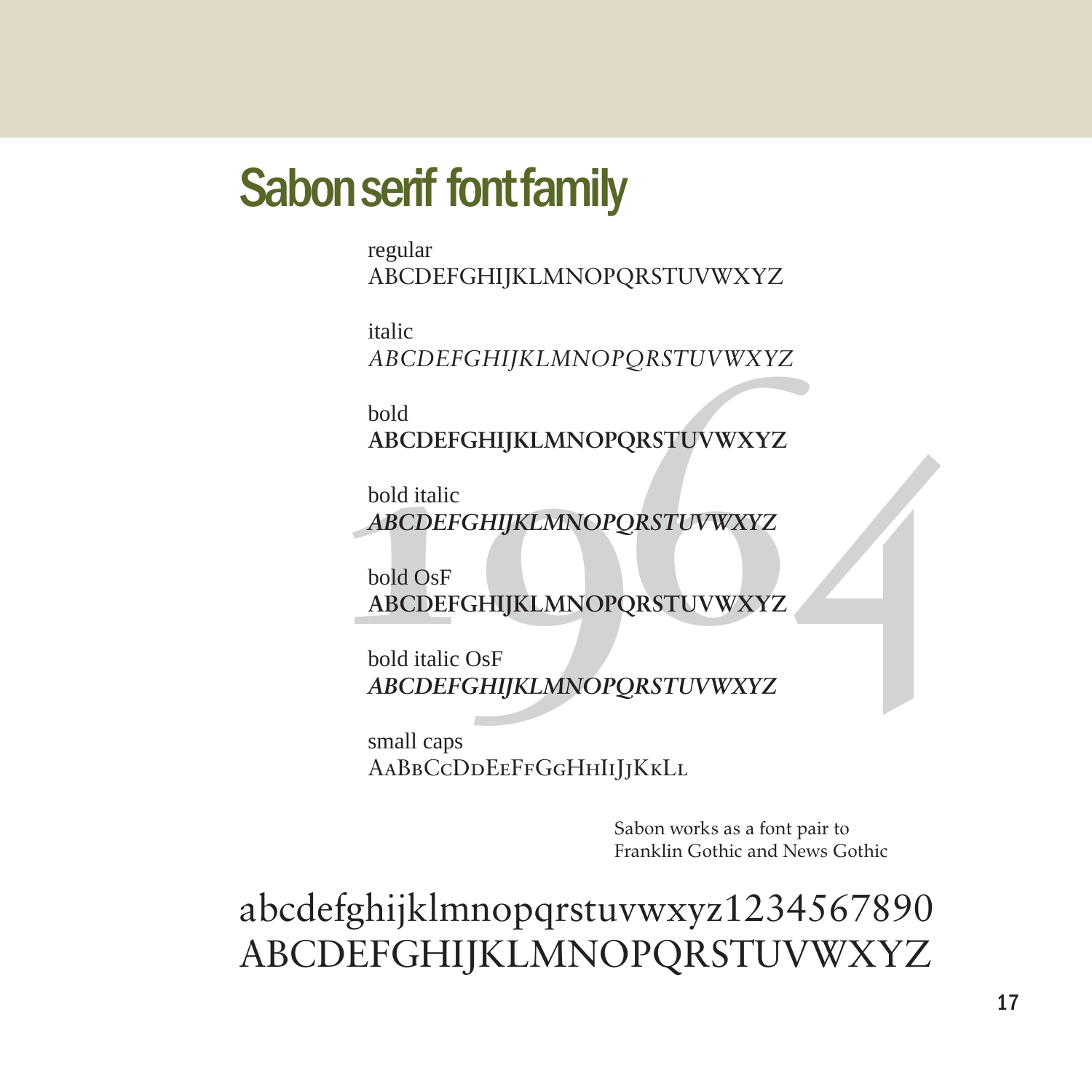# **Sabon font history**

 $\prod_{\text{be } a}$ n the early sixties, the German masterprinters' association requested that a new typeface be designed and produced in identical form on both Linotype and Monotype machines so that text and technical composition would match. Walter Cunz at the Stempel responded by commissioning Jan Tschichold to design the most faithful version of Claude Garamond's serene and classical roman yet to be cut. The boldface and particularly the italic are limited by the twin requirements of Linotype and Monotype hot metal machines. The Bitstream's Cursive is a return to the form of one of Garamond's late italics, recently identified. Punches and matrices for the romans survive at the Plantin-Moretus Museum.

The name refers to Jacques Sabon, who introduced Garamond's romans to Frankfurt, although the typefaces that Sabon himself cut towards the end of the sixteenth century have a faintly awkward style of their own.

In 1964, Jan Tschichold, Sabon's creator, based his design on a version of Garamond designed by Jakob Sabon and Conrad Berner. Sabon was the first typeface of the foundry D. Stempel AG whose characters were the same for linotype, monotype and hand setting. Classic, elegant, and extremely legible, Sabon is one of the most beautiful Antiqua fonts.

*Sabon- bd, reg, itl*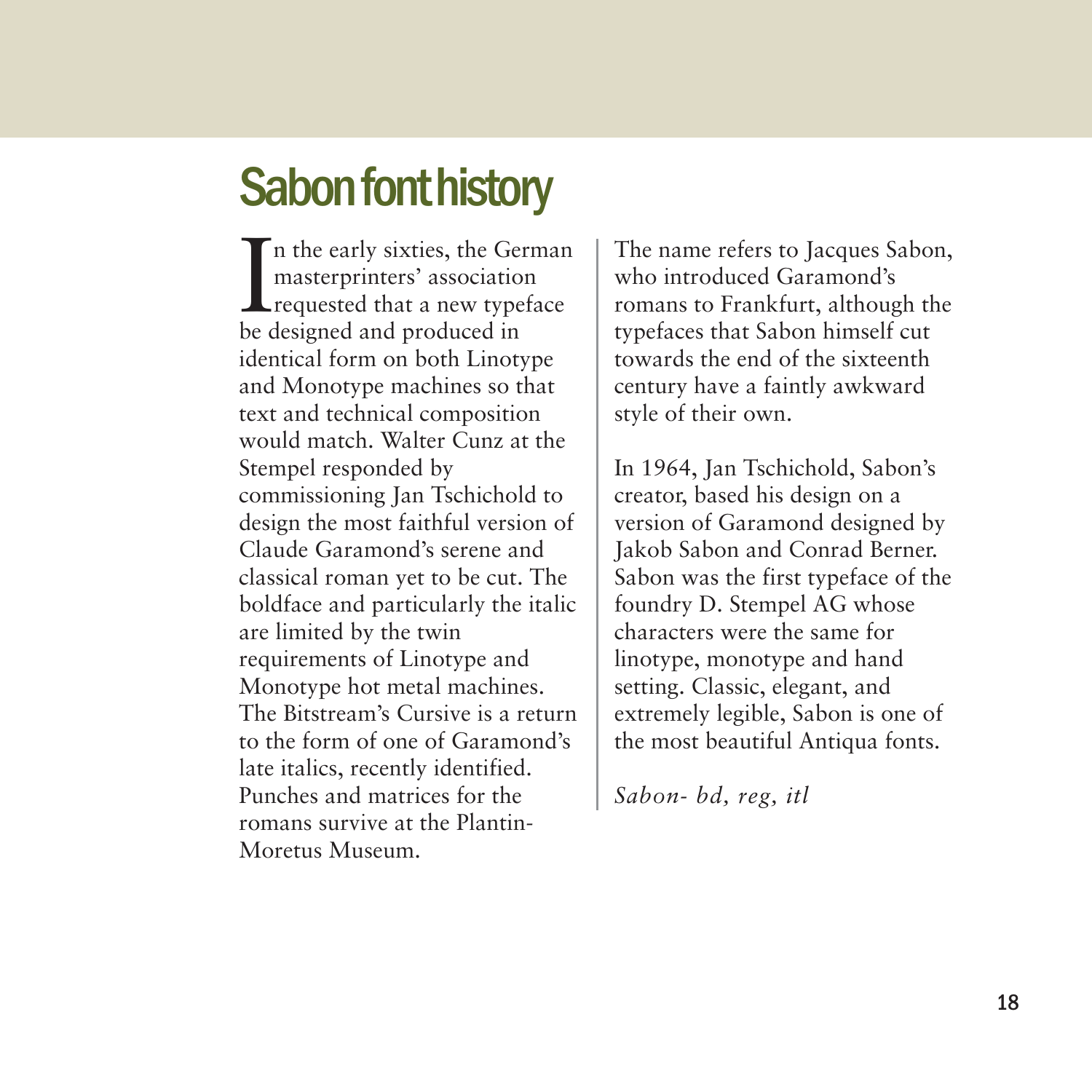### **Franklin Gothic font family**

condensed ABCDEFGHIJKLMNOPQRSTUVWXYZ

condensed italic *ABCDEFGHIJKLMNOPQRSTUVWXYZ*

condensed bold **ABCDEFGHIJKLMNOPQRSTUVWXYZ**

condensed bold italic *ABCDEFGHIJKLMNOPQRSTUVWXYZ*

heavy ABCDEFGHIJKLMNOPQRSTUVW

black ABCDEFGHIJKLMNOPQRSTUVWXYZ

black italic *ABCDEFGHIJKLMNOPQRSTUVWXYZ*

heavy italic *ABCDEFGHIJKLMNOPQRSTUVW*

Fitalic medium<br>
1902<br>
1902<br>
1902<br>
1902<br>
1902<br>
1902<br>
1902<br>
1902<br>
1902<br>
1902<br>
1902<br>
1902<br>
1902<br>
1902<br>
1902<br>
1902<br>
1902<br>
1902<br>
1902<br>
1902<br>
1902<br>
1902<br>
1902<br>
1902<br>
1902<br>
1902<br>
1902<br>
1902<br>
1902<br>
1902<br>
1902<br>
1902<br>
1902<br>
1902<br>
19 medium ABCDEFGHIJKLMNOPQRSTUVWXY

demi ABCDEFGHIJKLMNOPQRSTUVWX

medium italic *ABCDEFGHIJKLMNOPQRSTUVWXY*

demi italic *ABCDEFGHIJKLMNOPQRSTUVWXYZ*

smallcaps bold **AaBbCcDdEe** smallcaps

abcdefghijklmnopqrstuvwxyz123456 ABCDEFGHIJKLMNOPQRSTUVWXYZ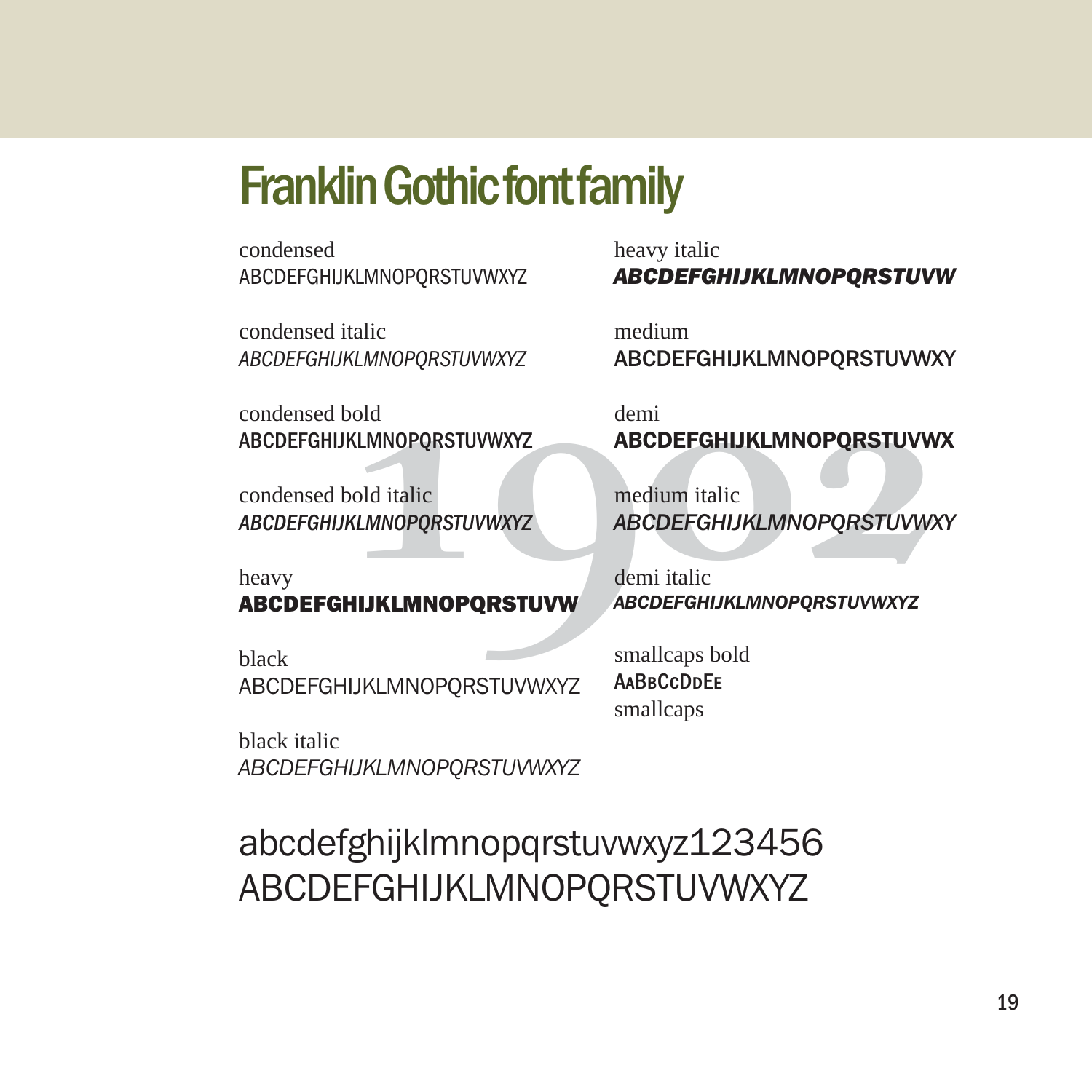### **Franklin Gothic more**

extra compressed book ABCDEFGHIJKLMNOPQRSTUVWXYZ

extra compressed demi **ABCDEFGHIJKLMNOPQRSTUVWXYZ**

book compressed ABCDEFGHIJKLMNOPQRSTUVWXYZ

book compressed italic *ABCDEFGHIJKLMNOPQRSTUVWXYZ*

demi compressed **ABCDEFGHIJKLMNOPQRSTUVWXYZ**

demi compressed italic *ABCDEFGHIJKLMNOPQRSTUVWXYZ*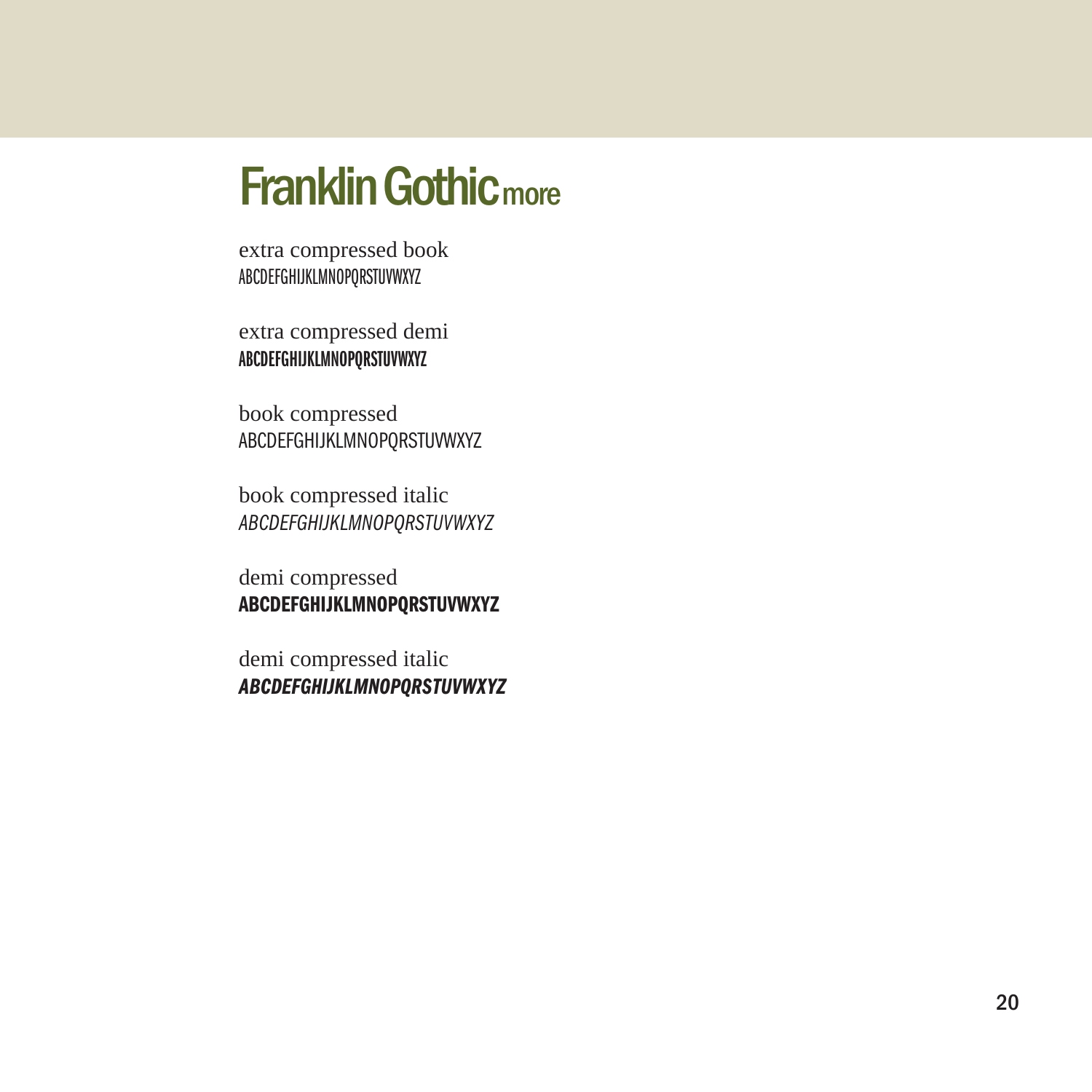### **Franklin Gothic font history**

Franklin Gothic, one of the most popular sans serif types ever produced, was designed by Morris Fuller Benton in 1902 for American Type Founders. In 1979, under license with ATF, Vic Caruso began work on more weights of the design for ITC. This version adheres closely to the subtle thick and thin pattern of the original design; the slightly enlarged x-height and condensed proportions of the new version result in greater economy of space. This typeface is a standard choice for use in newspapers and advertising. In 1991, David Berlow completed the family for ITC by creating compressed and condensed weights. ITC Franklin Gothic Compressed is designed especially

to solve impossibly tight copyfitting problems, while maintaining high legibility standards. ITC Franklin Condensed provides medium weights of narrow proportions. It is frequently seen in newspapers, advertisements, posters, and anyplace with space restrictions. Franklin Gothic served as the American Grotesk prototype. The robust character of the font gives text a modern feel. Franklin Gothic remains one of the most widely used sans serif typefaces even today.

*Franklin Gothic- cond, cond ital, cond bold, cond bold ital, heavy, black, black ital, heavy italic, med, dm, md itl, Dm itl, Capsbold, smallcaps*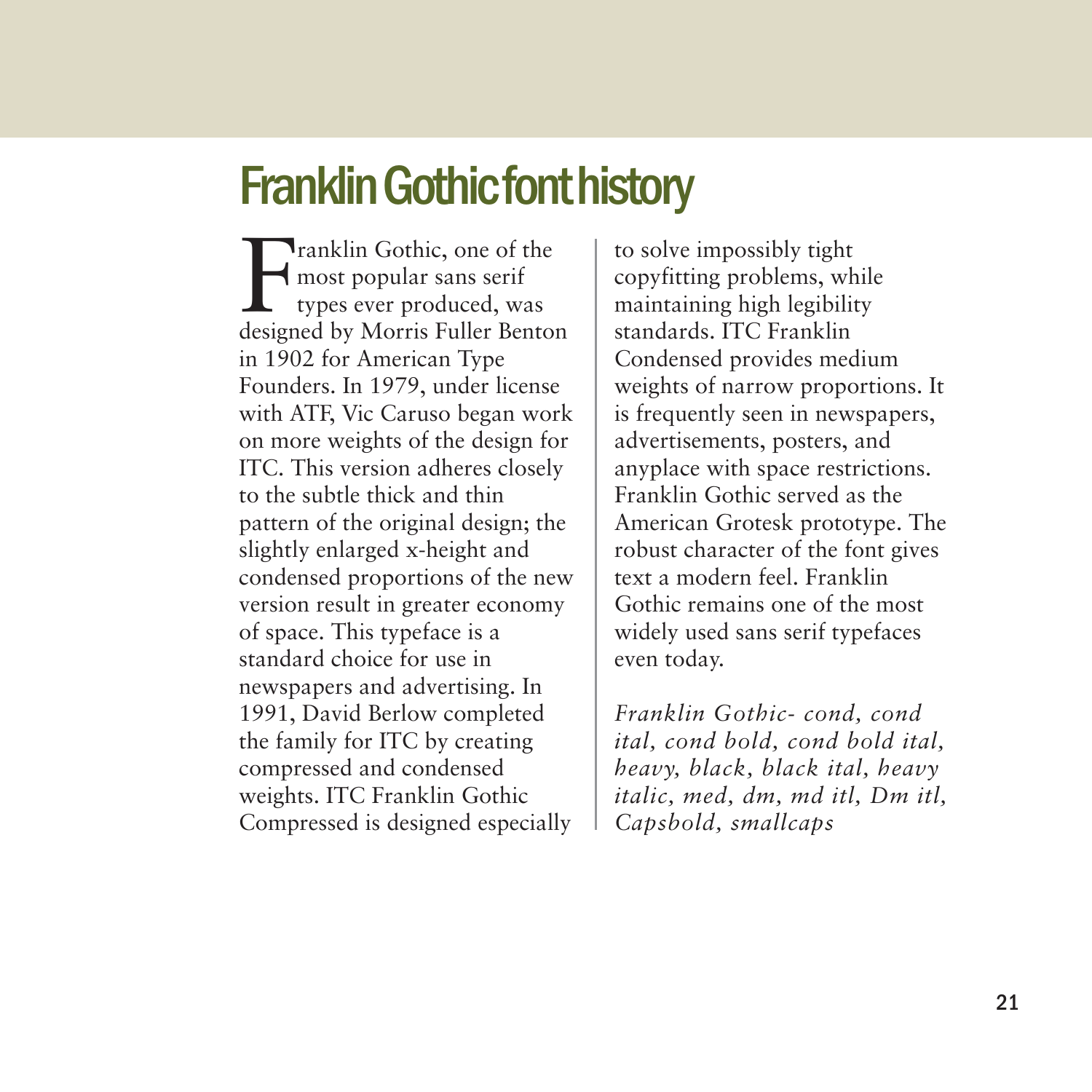### **News Gothic font family**

Light ABCDFFGHIJKI MNOPORSTUWWXYZ

Light Italic *ABCDEFGHIJKLMNOPQRSTUVWXYZ*

regular ABCDEFGHIJKLMNOPQRSTUVWXYZ

Italic *ABCDEFGHIJKLMNOPQRSTUVWXYZ*

Demi ABCDEFGHIJKLMNOPQRSTUVWXYZ

Demi Italic *ABCDEFGHIJKLMNOPQRSTUVWXYZ*

Bold **ABCDEFGHIJKLMNOPQRSTUVWXYZ**

Bold Italic *ABCDEFGHIJKLMNOPQRSTUVWXYZ* Condensed ABCDEFGHIJKLMNOPQRSTUVWXYZ

Condemsed Italic *ABCDEFGHIJKLMNOPQRSTUVWXYZ*

Bold Condensed **ABCDEFGHIJKLMNOPQRSTUVWXYZ**

Bold Condensed Italic *ABCDEFGHIJKLMNOPQRSTUVWXYZ*

Extra Condensed ABCDEFGHIJKI MNOPORSTUVWXYZ

Bold Extra Condensed **ABCDEFGHIJKLMNOPQRSTUVWXYZ**

HIJKLMNOPQRSTUVWXYZ<br> **1908** HUKLMNOPQRSTUWWXYZ<br>
Extra Condensed<br>
HUKLMNOPQRSTUWWXYZ<br>
BOLD Extra Condensed<br>
HUKLMNOPQRSTUWWXYZ<br>
C<br>
C<br>
News Gothic is considered to be the<br>
HUKLMNOPQRSTUWWXYZ<br>
News Gothic is considered to be *News Gothic is considered to be the light version of Franklin Gothic.*

### abcdefghijklmnopqrstuvwxyz1234567890 ABCDEFGHIJKLMNOPQRSTUVWXYZ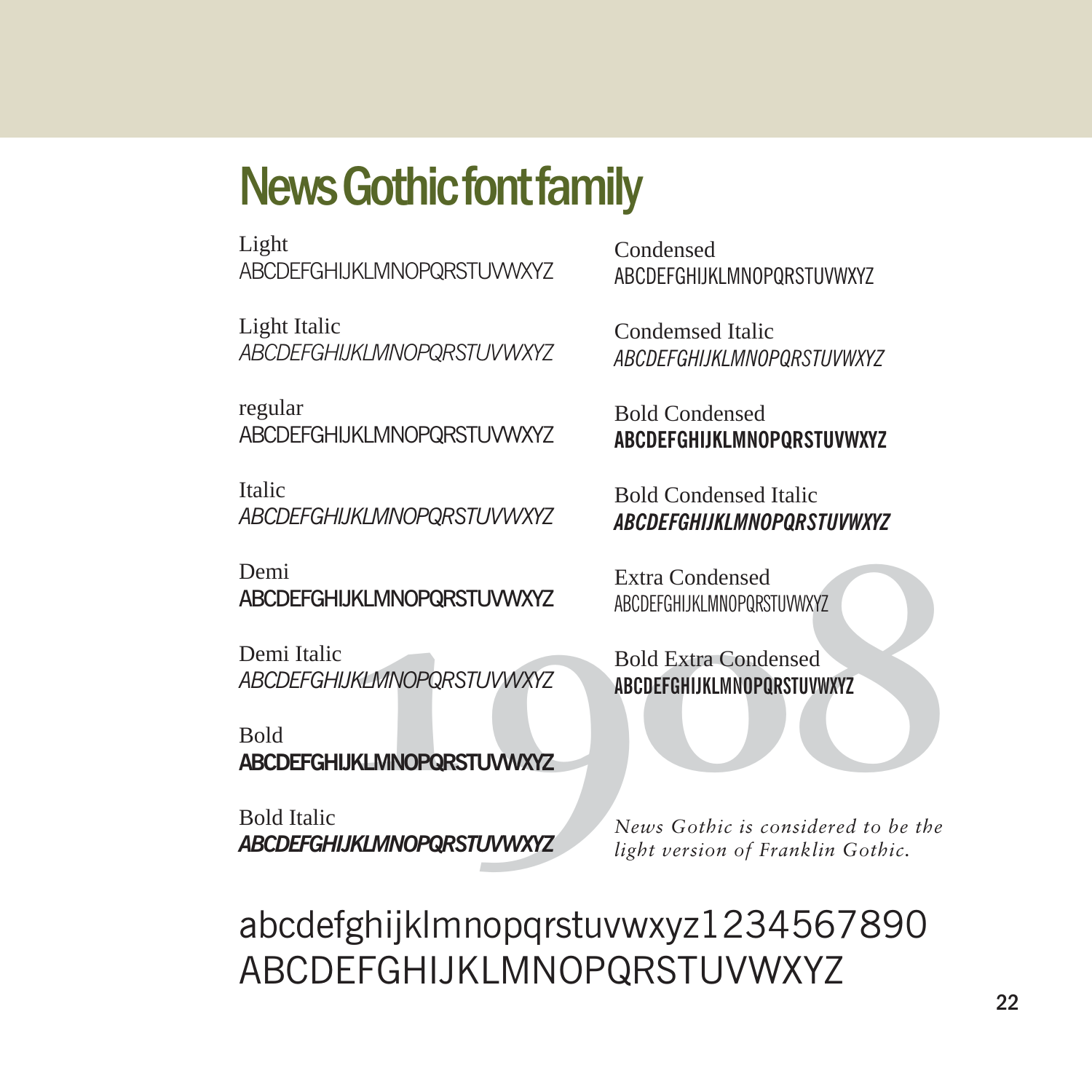### **News Gothic font history**

In 1908, Morris Fuller<br>designed News Gothi<br>American Type Found<br>original design, with two n 1908, Morris Fuller Benton designed News Gothic for American Type Founders. The condensed faces, is essentially a light version of Franklin Gothic. In the late 1940s, after a decline in popularity because of the success of the sans serifs from Europe (i.e., Gill Sans, Futura, Kabel), American gothic typefaces made a comeback. It was during this time that more versions of News Gothic were designed, including News Gothic Bold, which

Intertype released in 1955. Like Franklin Gothic, these typefaces are classics for newspaper headlines, advertising, and packaging.

Despite, or perhaps because of, the font's unconventional relationships in proportion and form, News Gothic has long been a popular typeface for almost any use.

*News Gothic- DmIt, LtIt, It, BdIt, CnIt, BdCnIt, BdCn, BdXCn, Lt, Cn, Dm, XCn, reg*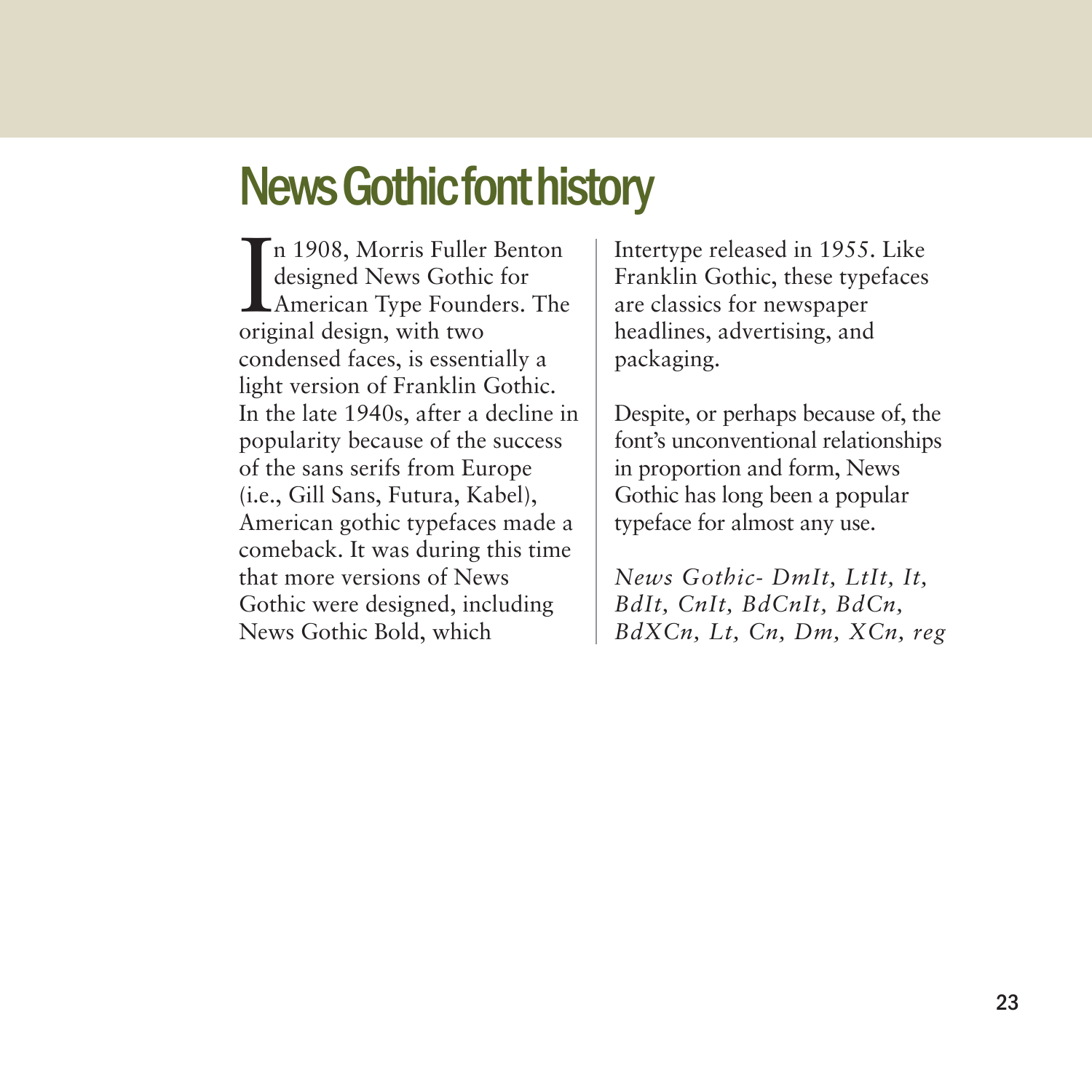# **Print Typography**

### **Captions Images**

These are reader stoppers. Each image needs a caption to create an entry point onto the page. Three or four lines maximum— the last line two-thirds length. Italic Sabon typeface is acceptable. Caption text uses loose kerning for legibility. Not written over the photo or in reverse type. No smaller than 9 point.

### **Body Text**

In print, body text is always Sabon. Franklin Gothic is used for all other applications. Word emphasis is shown with Sabon Italic—not with bolding or quote marks.

### **Subheads**

Subheads break up columns of gray text. Use Franklin Gothic bold or medium. Subheads are a compelling entry point in a story. Subhead follows white space, bold typeface, and is highly legible.

Avoid using all caps, favoring sentence case. No white space <cr> following the subhead (even on web.) No drop cap after subhead. There should be at least two staggered subheads per page. Don't orphan the subhead: two lines copy before and three lines after relevant to the text following the subhead.

### **Sentence Caps**

Sentence Caps are not used for subheads or headlines unless the subhead is an actual sentence. Title Cap style is the preference.

### **Pull quote**

The pull quote is usually text taken from the article. Use Franklin Gothic medium or bold with airy leading, and it should span a gutter. For pull quotes, the quotation marks should be single, with a caption containing an attribution (source) when possible.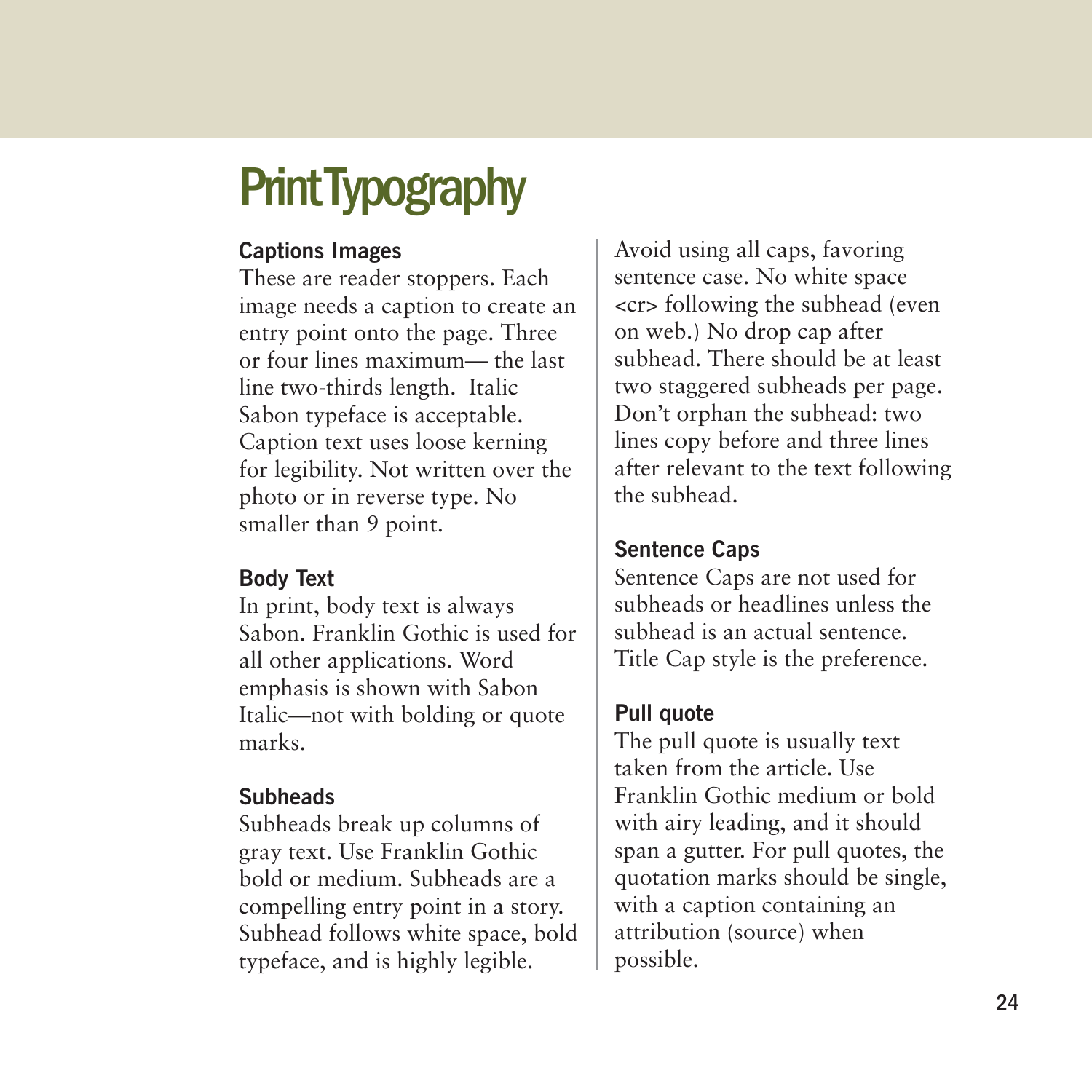### **Bulleted Lists**

Readers are conditioned to look for summary information, so a list is often an automatic draw for readers. Minimum three items on a bulleted or numbered list. Maximum 7 items in a list. Large and bold bullet or number. Bold the first word or short phrase of each list item, particularly when the list items carry over several lines. Place white space before and after a bulleted list, but not between list items (this spacing is a loose or optional requirement.)

#### **Sidebars**

People read sidebars more than main articles. Use Franklin Gothic medium or bold, set loose kerning. Use captions for graphics, lists, subheads, etc. in sidebars. Sidebars may contain information from the main article in summary form.

#### **Headlines and titles**

Franklin Gothic typeface for headlines for legibility. If you notice the headline and can get the gist of the article without straining your eyes, the headline passes the test. That's how big the headline should be.

### **Banners**

A banner is the line of text that appears just below the headline and is sometimes called a *deck*. An *eyebrow* is above the headline. The headline stops the reader and the deck conveys further specifics—often highlights about the story that might get the reader interested enough to read the article. It also provides yet another entry point onto the page by offering a logical flow or transition from the headline and contrasting typographically.

### **Dropcaps**

Multiple dropcaps may appear on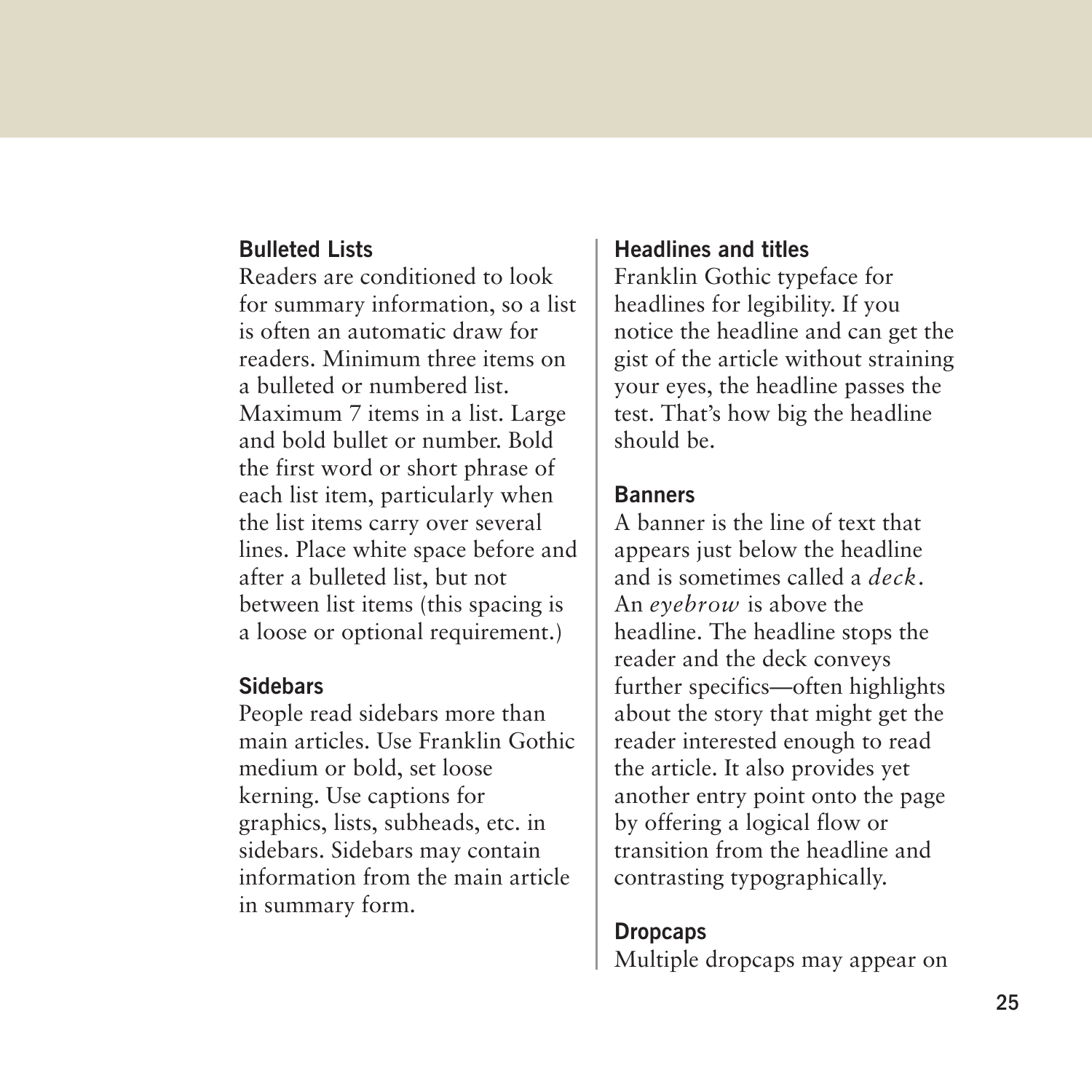a spread. Here are the guidelines for usage:

1. Sabon is preferred. 2. Dropcaps cannot be the same *letter* on a spread. It creates confusion. Rewrite for clarity. 3. There is a hierarchy of emphasis: 4 line dropcap, 3 line. and last 2 line. Equal line dropcaps creates a confusion as to where to begin reading. 4. It is recommended no more than three dropcaps exist on a spread.

#### **Line spacing / leading**

Leading should be approximately 130% of font size except for pullquotes and sidebars which require more leading.

#### **Character spacing / kerning**

Titles and headlines set in Franklin Gothic above 18-point should be kerned tight. Below that should be normal. The larger the point size the tighter the kerning should be. For example, 72 point would be very tight or hand kerned for touching letters.

### **Body Text**

Body text is never *justified* on both borders. This causes *rivers* in the text which distract the eye. Just because you can doesn't mean you should. Stay with ragged right for body text. It is easier to read. Left justified is allowed for captions and heads when appropriate.

### **Use of ALLCAPS, Title Caps, and Small Caps**

ALLCAPS are optional in banners, headlines, and titles and are generally set in 18-point type or larger. Banners should use News Gothic ALLCAPS, and be kerned very loose. Headlines should be tight or very tight.

### **Title Caps**

Sabon Small Caps are always used in the first few words following a drop cap and are set in the same color as the dropcap. They may be bolded. Do not use fake dropcaps except in a jam. Sabon comes with a real dropcap character set. It is always preferred.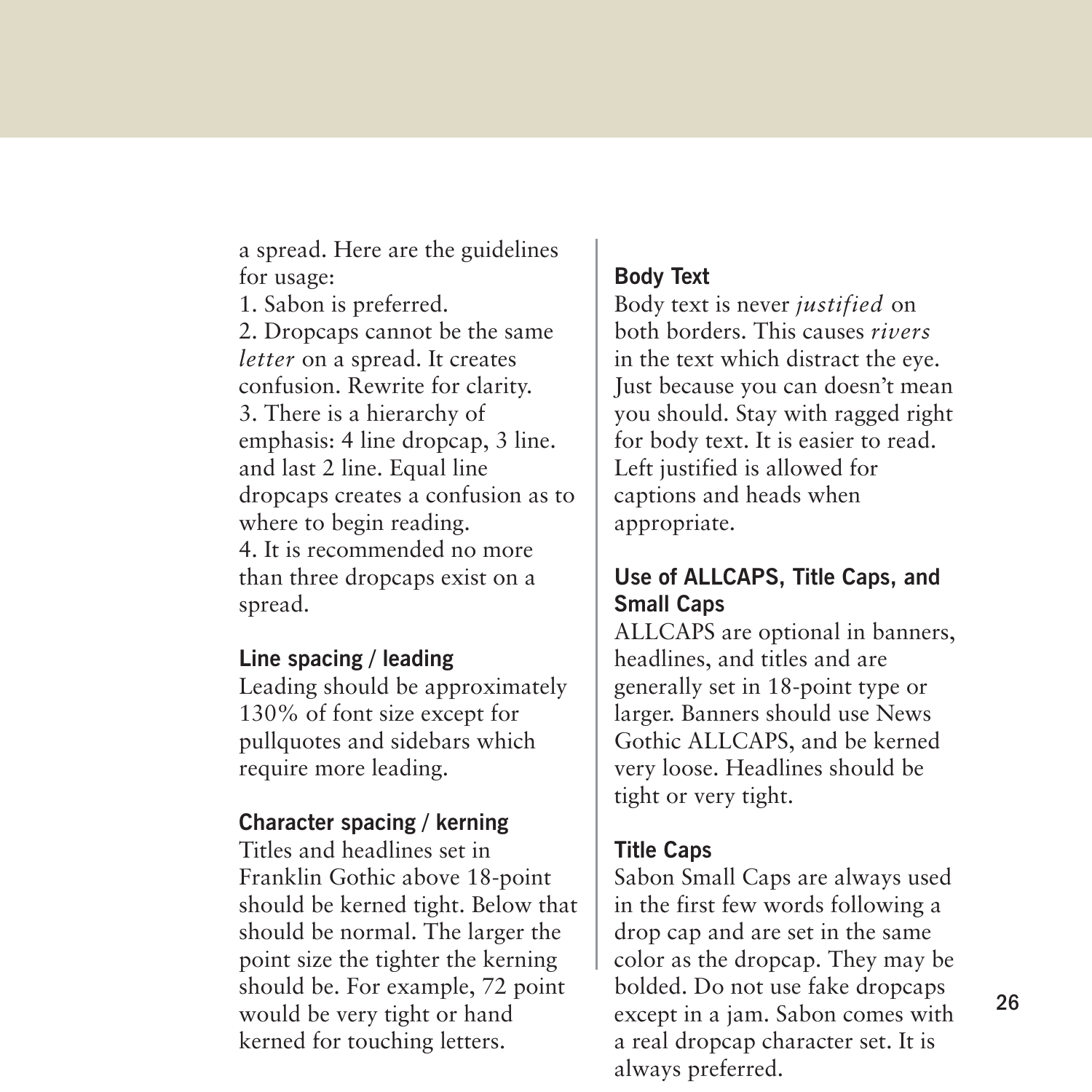### **Tradeshow Booths**

1. Adhere to a one-benefit-perpanel rule.

2. Readability: The six-by-six rule states no more than six elements per line and no more than six lines per panel. The average person's reading rate is about 250 words per minute. Therefore, signs that will only be seen for a few seconds should include no more than six items.

3. Lists: No numbering of bulleted lines. No asterisks. Those are associated with footnotes or "fine print".

4. Avoid placing copy over images. Position copy in a separate border or block near the image panel.

5. The field or cone of vision for signage covers a 60° angle. Consistency in the height of signs in a system reduces the viewer's need to search for information.

6. Legibility: keep the fonts simple and use basic colors for lettering (black and white are best).

7. Legibility: Make type 1 inch high for every 3 feet back. To read copy 12 feet away, the letters should be about 4 inches tall.

8. The average height of a viewer's eye level, measured from the ground when standing, is about 5 feet, 6 inches. When sitting, it is about 4 feet, 6 inches.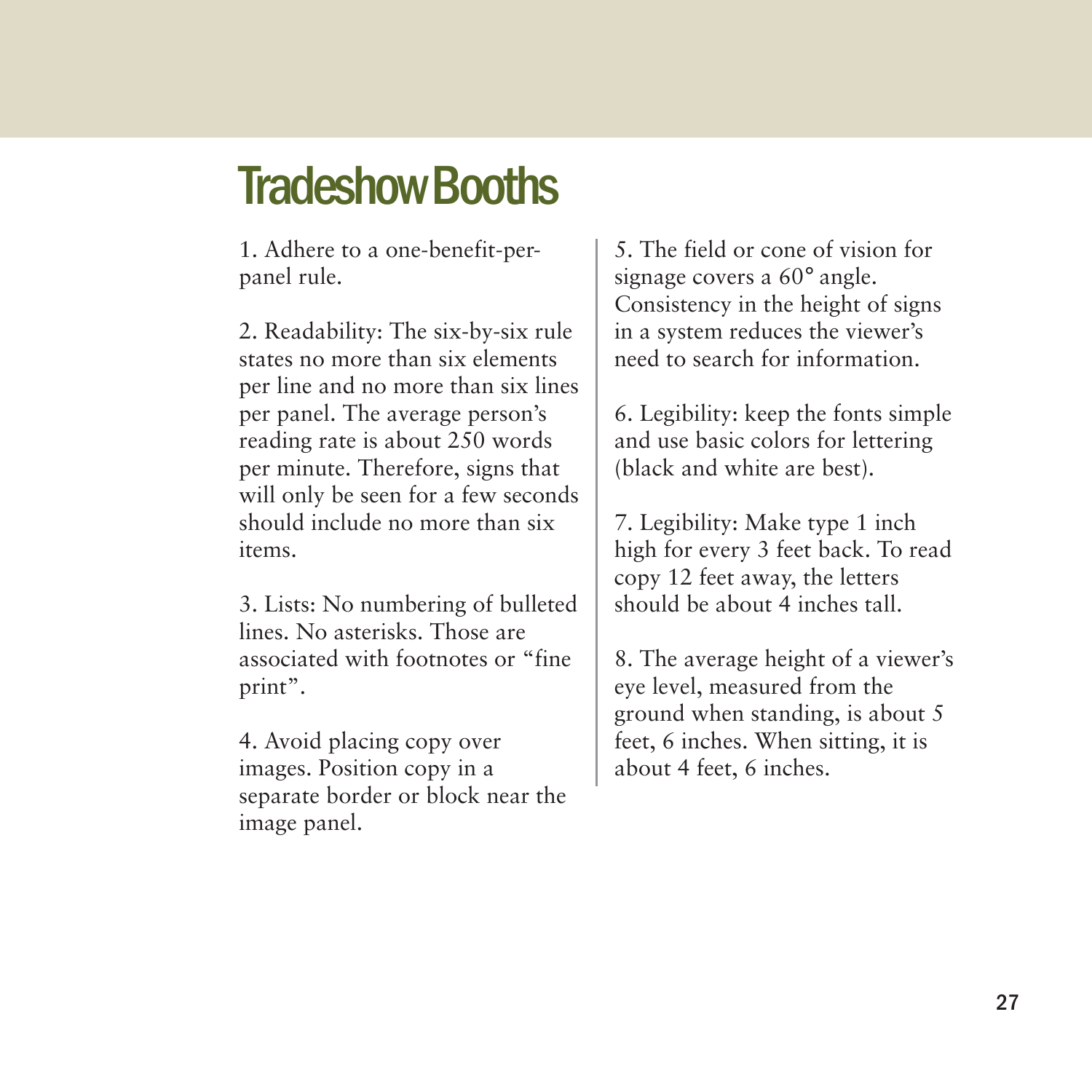# **Color Strategy**

1. Background colors (paper) are either bright white, creme, or offwhite. Offwhite is used on the web to reduce screen contrast. Bright white is recommended in print and booth applications.

2. Colors are always in the natural theme.

3. Gray and black are not "cool" colors but allowed with good

judgement as subordinate and accent colors.

4. Confetti colors are used for colorizing small portions of text and dingbats. They are best if they are the compliment of a color. They must be used sparingly. Use these to guide the eye (visual signage cues.)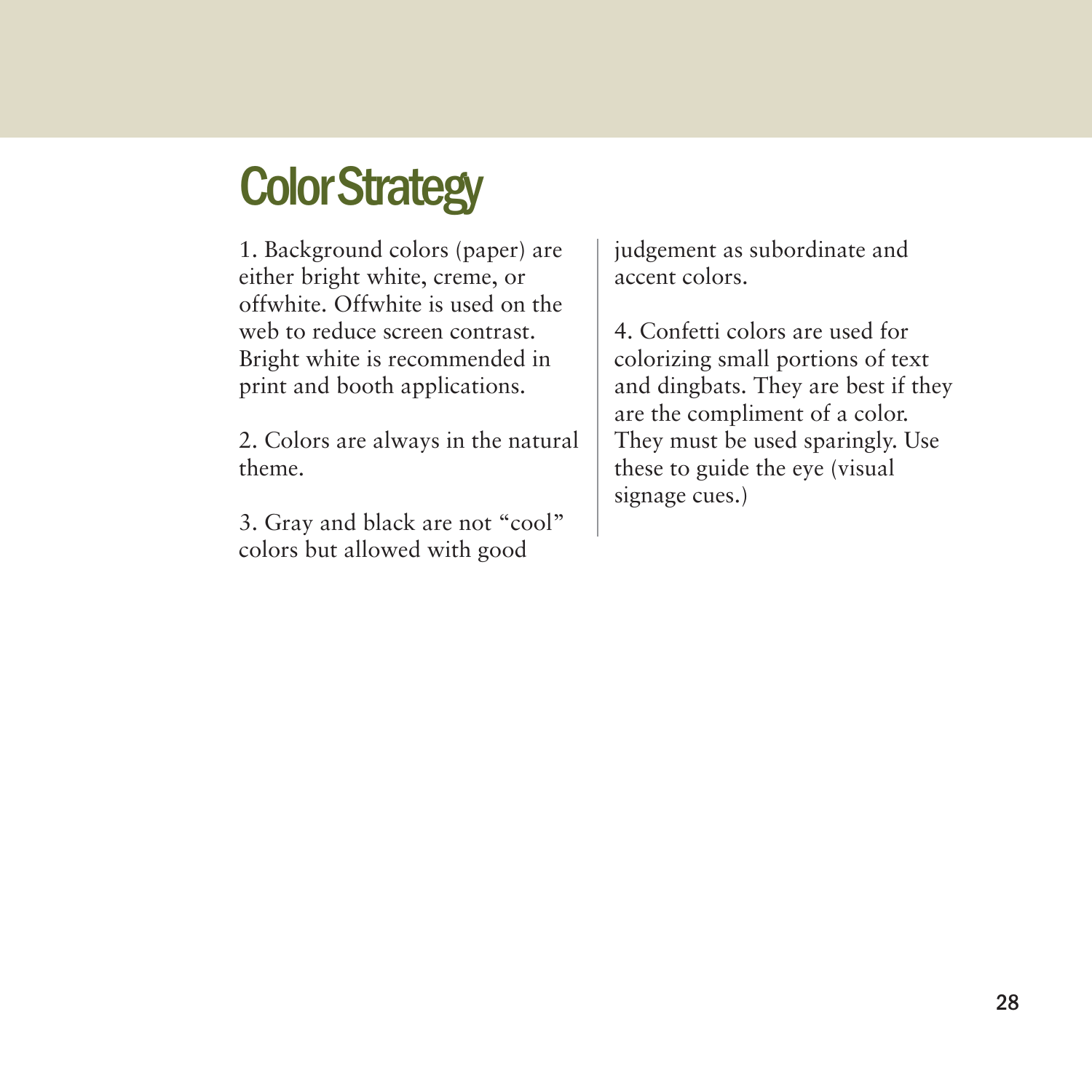### **Image Elements**

### **Photography is a Principle Communication Device**

It generates interest and curiosity. It has energy. It sometimes influences the color scheme. It's best not to place words on top of photos (some exceptions- covers). A large amount of space needs to be allocated to images. Also a big chunk of ad budget. Photography is available from many sources: custom, stock CD-ROM, online, clip art (photo), flatbed scanned images, and digital camera.

### **Avoiding Photo Monotony**

Besides photography in rectangular boxes, it adds interest to the page to include a cutout photo or two with a possible drop shadow effect. Also known as Object Photography. This technique breaks the Grid. Word wrap can be used around an edge. It's a break from monotony and

gives more life and *personality* to a page.

### **Illustration is Not a Substitute for Photos**

Illustrations are not usually acceptable substitutes for hightech product photographs. Viewers will make the assumption a product drawing is a concept and not finished —a psuedo-product or vaporware. Photos have more credibility.

### **When to Use Illustration**

Illustrations are preferred in visualizing abstractions or concepts like physical properites or setup diagrams. This way illustration is a shortcut to understanding. Illustration reduces the complexity found in photos to just those elements needing emphasis.